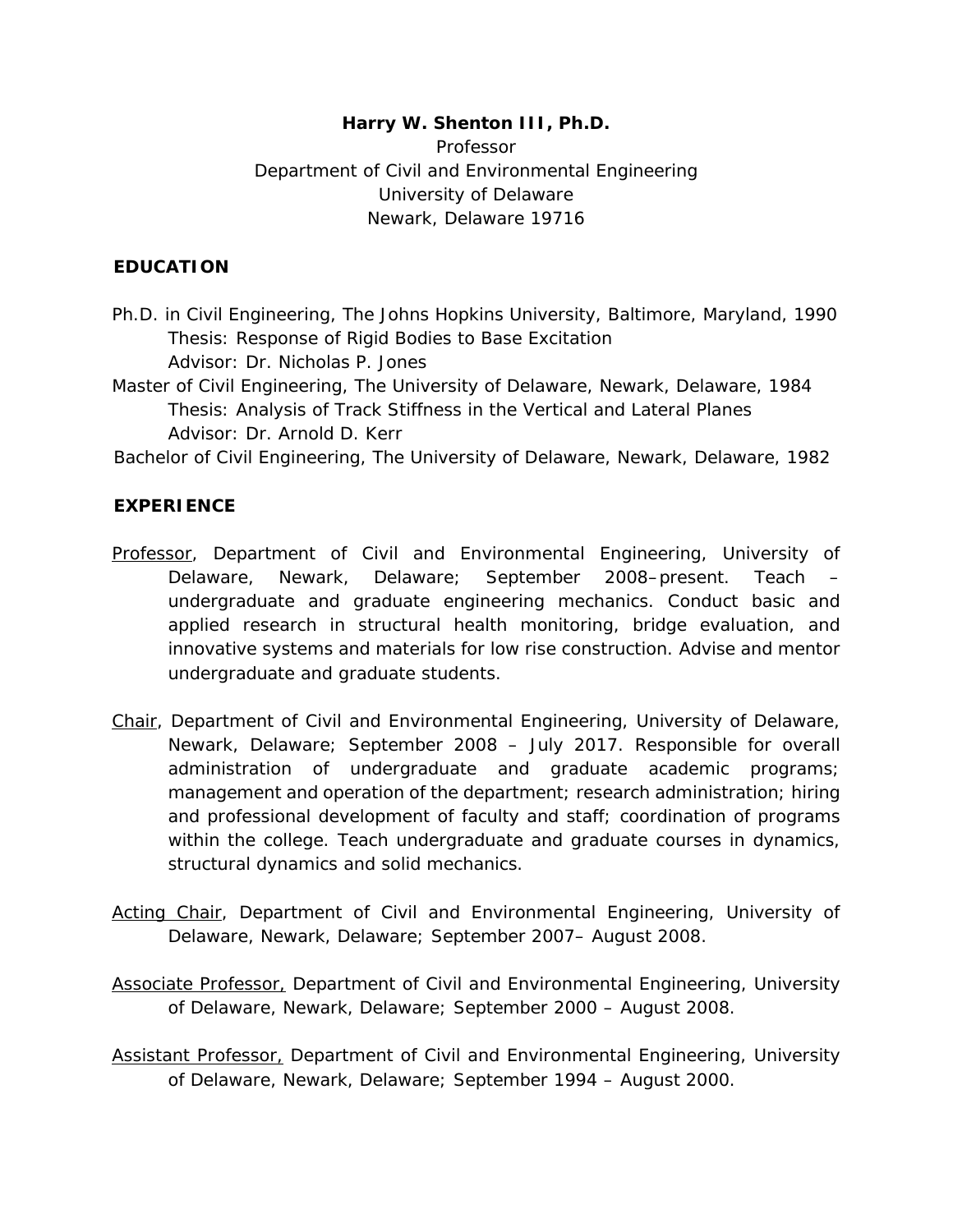*Research Structural Engineer, Building and Fire Research Laboratory, National Institute of Standards and Technology, Gaithersburg, Maryland; 1990 -1994.* 

*General Engineer, U.S. Army Ballistics Research Laboratory, Aberdeen Proving Ground, Maryland, 1984-1986.* 

#### **PROFESSIONAL MEMBERSHIP**

American Society of Civil Engineers International Society for Structural Health Monitoring of Intelligent Infrastructure Earthquake Engineering Research Institute (1991-1996) Transportation Research Board (1996, 2000)

### **REFEREED JOURNAL PUBLICATIONS**

- 1. Wu, Z.Y., Zhou, K., Shenton, H.W., and Chajes, M.J., (2019), "Development of sensor placement optimization tool and application to large-span cablestayed bridge", Journal of Civil Structural Health Monitoring, Vol. 9, No. 1, pp. 77-90.
- 2. Al-Khateeb, H., Shenton III, H.W., Chajes, M.J., Aloupis, C., (2019) "Structural Health Monitoring of a Cable-Stayed Bridge Using Regularly Conducted Diagnostic Load Tests", Frontiers in Built Environment, Bridge Engineering, March 29, 2019
- 3. Al-Khateeb, H., Shenton, H.W., Chajes, M.J., (2018), "Computing continuous load rating factors for bridges using structural health monitoring data," Journal of Civil Structural Health Monitoring, Vol. 8, No. 5, pp. 721-735.
- 4. Kadivar, M., Manahiloh, K.N., Kaliakin, V.N., Shenton, H. (2018), "Numerical Investigation of Dynamic Load Amplification in Buried Culverts," Transportation Infrastructure Geotechnology, Vol. 5, No. 1, pp 24-41
- 5. Wells, A., Shenton, H.W., Manahiloh, K.N., Wenczel, G. (2018), "Dynamic Load Allowance Provisions for Box Culverts with Low Fill Depth," Transportation Infrastructure Geotechnology, Vol. 5, No. 1, pp 42-58
- 6. Sparacino, M., Shenton, H., and Weykamp, P. (2017) "Compression Set in Closed-Cell Foam Bridge Expansion Joints," ASCE Journal of Bridge Engineering, 23(1), pp 04017122-1-10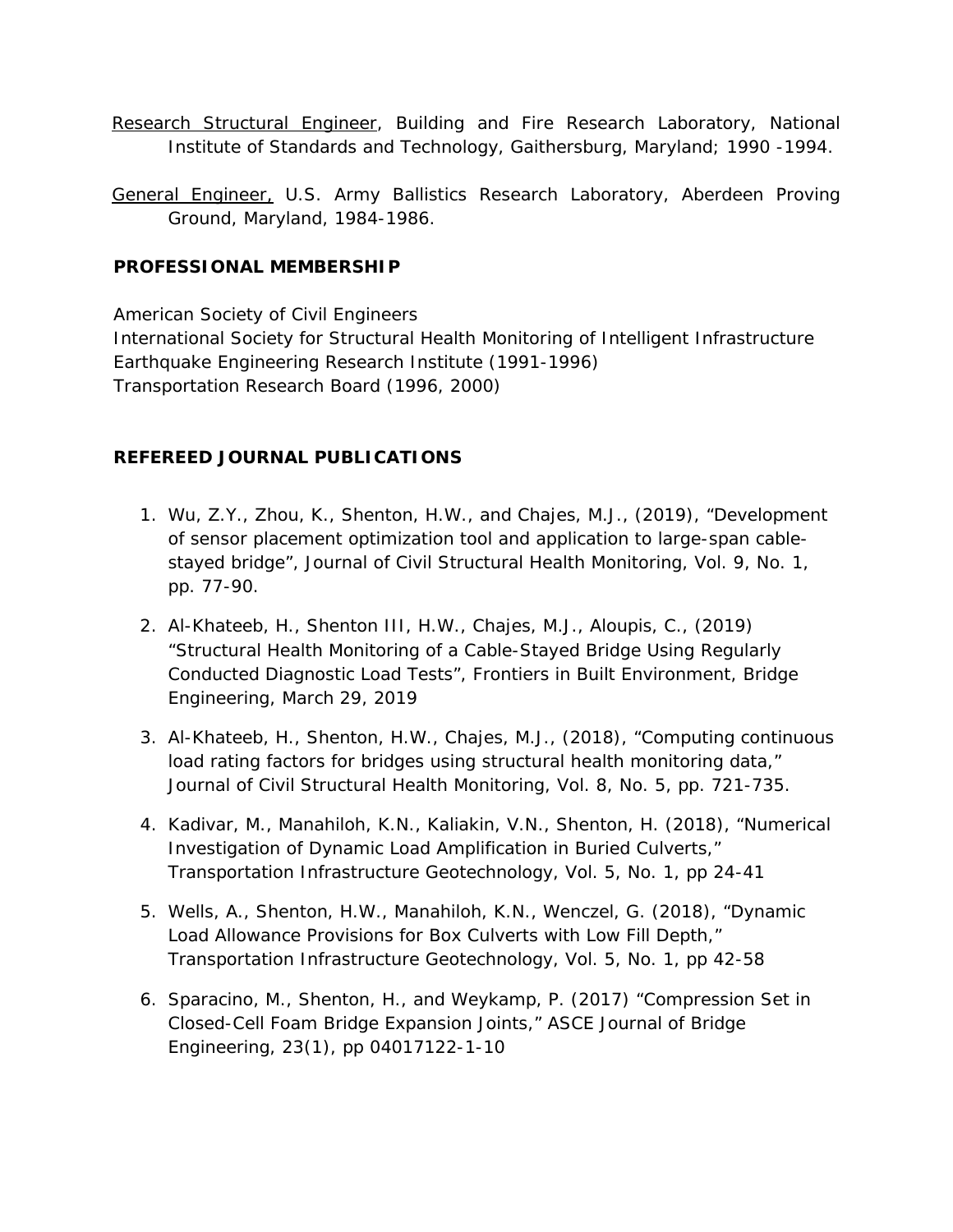- 7. Kadivar M., Manahiloh K.N., Kaliakin V., and Shenton H.W. (2017). "Relative assessment of dynamic load allowance for buried box culverts from field testing, two-dimensional, and three-dimensional finite element analyses." Journal of Transportation infrastructure geotechnology, 5(1): 24-41, DOI: 10.1007/s40515-017-0045-7.
- 8. Wells A., Shenton H.W., Manahiloh K.N., and Wenczel G. (2017). "Dynamic load allowance provisions for box culverts with low fill depth." Journal of Transportation infrastructure geotechnology, 5(1): 42-58, DOI: 10.1007/s40515-017-0046-6.
- 9. Shenton III, H.W., Al-Khateeb, H.T., Chajes, M.J., and Wenczel, G. (2017) "Indian River Inlet Bridge (Part A): Description of the Bridge and The Structural Health Monitoring System," Bridge Structures, Vol. 13, No. 1, pp. 3-13.
- 10.Shenton III, H.W., Al-Khateeb, H.T., Chajes, M.J., Wenczel, G., Arndt, J., and Stevens, C. (2017) "Indian River Inlet Bridge (Part B): Lessons Learned from the Design, Installation and Operation of the Structural Health Monitoring System," Bridge Structures. Vol. 13, No. 1, pp. 15-24.
- 11.McConnell, J., Shenton, H., and Mertz, D. (2016) "Performance of Uncoated Weathering Steel Bridge Inventories: Methodology and Gulf Coast Region Evaluation", ASCE Journal of Bridge Engineering, Vol. 21 (12).
- 12.McConnell, J., Shenton III, H.W., Mertz, D.R., and Kaur, D. (2014) "National Review on Use and Performance of Uncoated Weathering Steel Highway Bridges," ASCE Journal of Bridge Engineering, Vol. 19, No. 5.
- 13.McConnell, J.; Shenton, H.; Mertz, D.; and Kaur, D. (2014). "Performance of Uncoated Weathering Steel Highway Bridges Throughout the United States", Transportation Research Record, Issue 2406, 61-67.
- 14.Shenton, H., Carson, P.D., Chajes, M.J., O'Shea, D., and Kursinsky, C., (2010), "Delaware's Indian River Inlet Bridge: a comprehensive plan for long-term structural monitoring," Transportation Research Record: Journal of the Transportation Research Board, No. 2201, pp. 148-153.
- 15.Dinehart, D. W., Blasetti, A. S, and Shenton III, H. W. (2008) "The Experimental Performance of Viscoelastic Gypsum Connections and Shear Walls," ASCE Journal of Structural Engineering, Vol. 134, No. 1, January, pp. 87-95.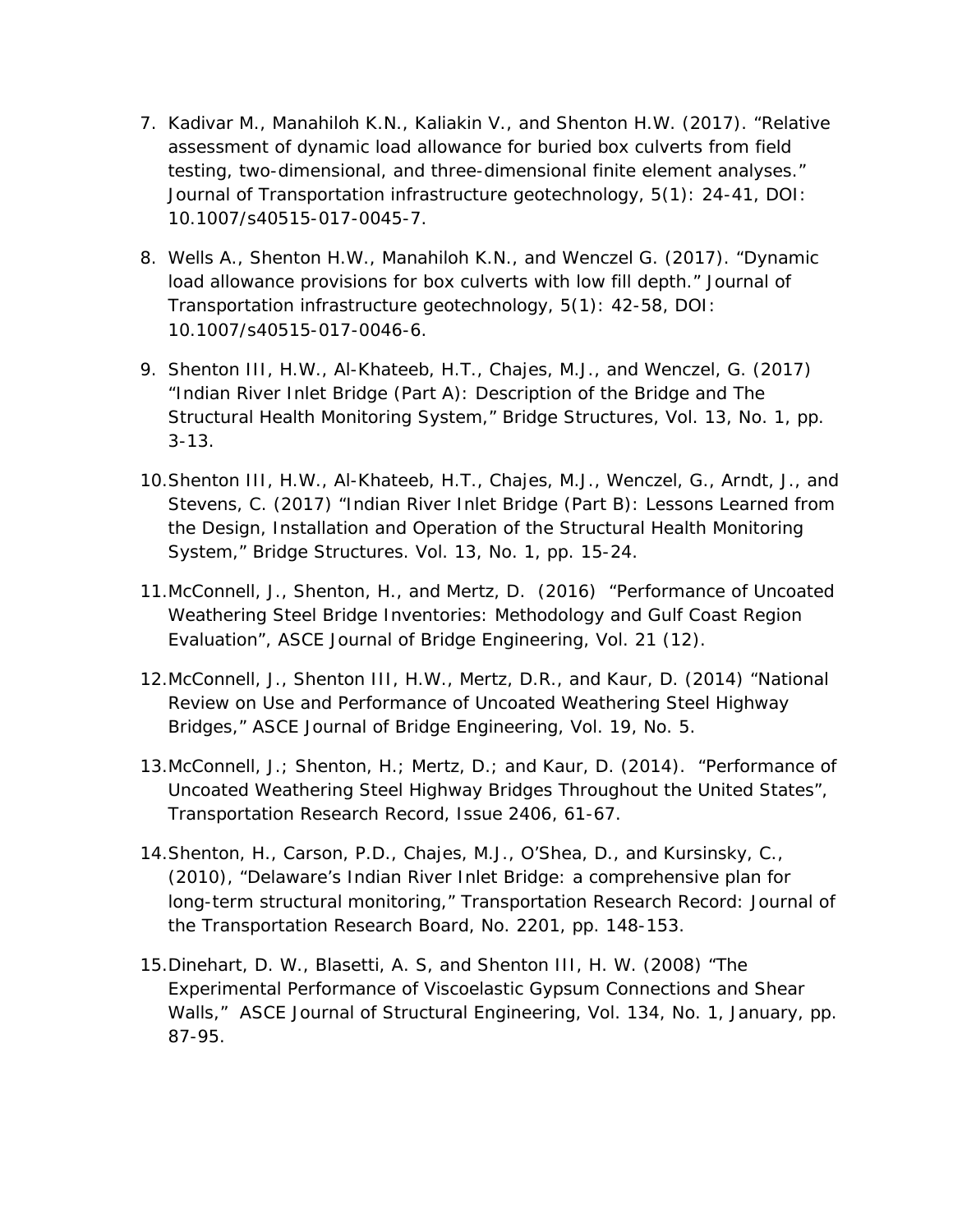- 16.Huang, H., Chajes, M. J., Mertz, D.R., Shenton III, H. W., and Kaliakin, V. (2007). "Strength Behavior of Filled Grid Decks for Bridges," Journal of Bridge Structures, 3(2), 105-118.
- 17.Huang,H., Kaliakin, V., Chajes, M.J., Mertz, D.R., and Shenton, III, H.W. (2007) "Application of orthotropic thin plate theory to fill steel grid decks for bridges," ASCE, Journal of Bridge Engineering, Vol. 12, No. 6, November/December, pp. 807-810.
- 18.Hu, B., Dweib, M., Wool, R. and Shenton, H (2007) "Bio-Based Composite Roof for Residential Construction" ASCE Journal of Architectural Engineering, Vol. 13, No. 3, 136-143.
- 19.Hu, X. and Shenton III, H.W., (2007) "Dead load based damage identification method for long-term structural health monitoring," Journal of Intelligent Material Systems and Structures, Vol. 18, No. 9, pp. 923-938.
- 20.Chajes, M.J., and Shenton III, H.W., (2006) "Using Diagnostic Load Tests for Accurate Load Rating of Typical Bridges," Journal of Bridge Structures, Vol. 2, No. 1, pp. 13-23.
- 21.Shenton III, H.W., and Hu, X. (2006) "Damage Identification Based on Dead Load Redistribution: Methodology," ASCE Journal of Structural Engineering, Vol. 132, No. 8, pp. 1254-1263.
- 22.Hu, X., and Shenton III, H.W., (2006) "Damage Identification Based on Dead Load Redistribution: Effect of Measurement Error," ASCE Journal of Structural Engineering, Vol. 132, No. 8, pp. 1264-1273.
- 23.Johnson, A.R., Dean, P.K., and Shenton, H.W. (2006) "Effects of Vertical Load and Hold Down Anchors on the Cyclic Response of Wood Framed Shear Walls," ASCE Journal of Structural Engineering, Vol. 132, No. 9, pp. 1426- 1434
- 24.Howell, D.A. and Shenton III, H.W., (2006) "System for In-Service Strain Monitoring of Ordinary Bridges", ASCE Journal of Bridge Engineering, Vol. 11, No. 6, pp. 673-680.
- 25.Dweib, M.A., Hu, B., Shenton III, H. W., and Wool, R. P. (2006) "Bio-based Composite Roof-Structure: Manufacturing and Processing Issues," Composite Structures, Vol. 74, pp. 379-388.
- 26.Zhao, L. and Shenton III, H.W., (2005) "Structural Damage Detection by Best Approximation Method", Structural Health Monitoring: an International Journal, Vol. 4, No. 4, pp. 319-339.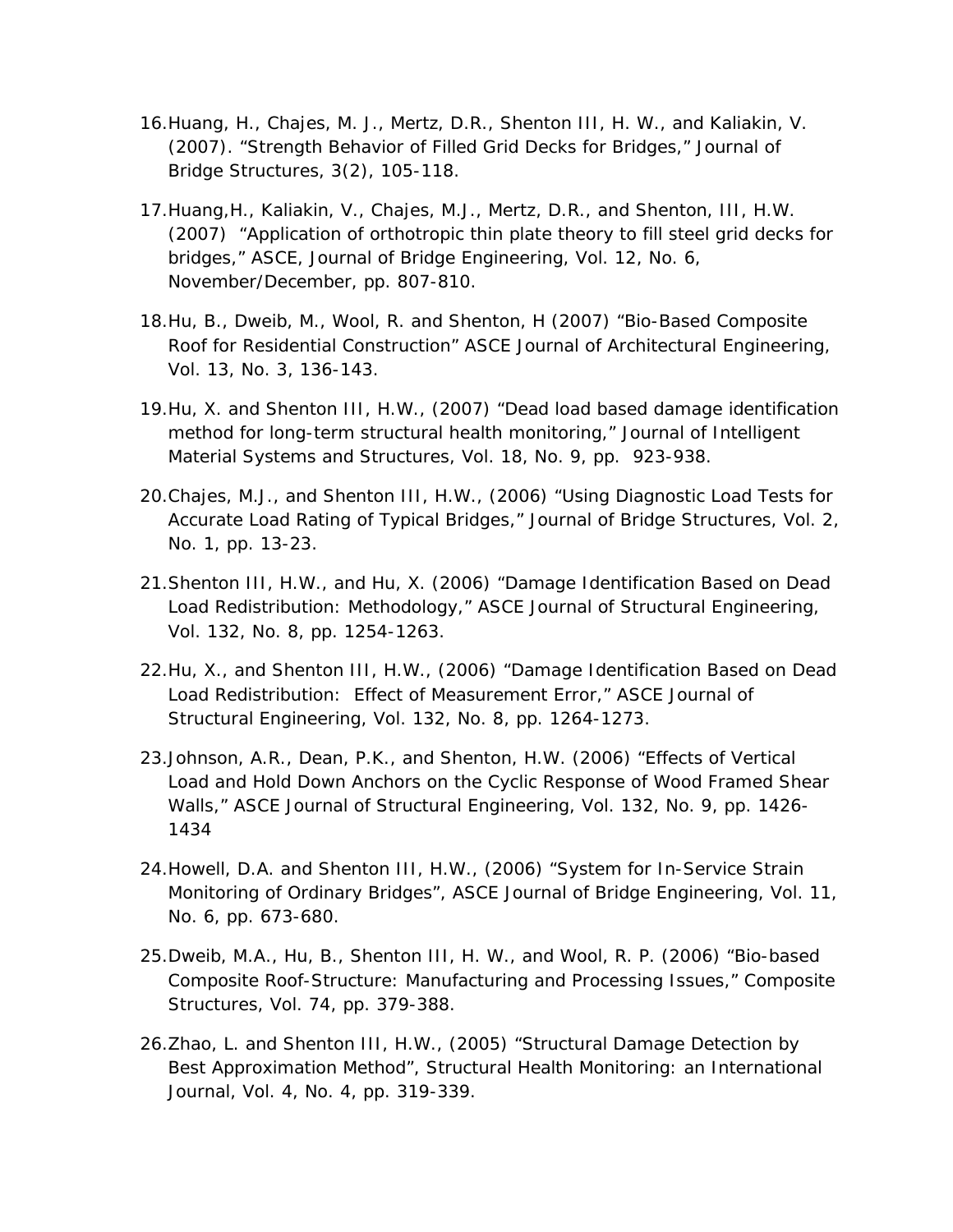- 27.Dean, P.K., and Shenton III, H.W. (2005) "Experimental Investigation of the Effect of Vertical Load on the Capacity of Wood Shear Walls," ASCE Journal of Structural Engineering, Vol. 131, No. 7, pp. 1104-1113
- 28.Dweib, M.A., Hu, B., O'Donnell, A., Shenton, H.W., and Wool, R.P. (2004) "All natural composite sandwich beams for structural applications," Composite Structures, Vol. 63, No. 2, pp. 147–157
- 29.Huang, H., Shenton, H.W., and Chajes, M.J. (2004), "Load Distribution for a Highly Skewed Bridge: Testing and Analysis," ASCE Journal of Bridge Engineering, Vol. 9, No. 6, pp. 558-562
- 30.Shenton III, H.W., Chajes, M.J., Sivakumar, B., and Finch, W.W. (2003) "Field Tests and In-Service Monitoring of the Newburgh-Beacon Bridge," Transportation Research Board, No. 1845, Design of Structures 2003
- 31.Huang, H., Chajes, M.J., Mertz, D.R., Shenton III, H.W., and Kaliakin, V.N. (2002). "Behavior of Open Steel Grid Decks," Journal of Constructional Steel Research, 58(5-8), 819-842.
- 32.Chajes, M.J., Shenton III, H.W., and Finch, W.W. (2001), "Diagnostic and In-Service Testing of Transit Railway Bridge," Transportation Research Record 1770, Design of Structures 2001: Bridges, Other Structures and Hydraulics and Hydrology, pp. 51-57.
- 33.Chajes, M.J., Shenton III, H.W., and Finch, W.W. (2001), "Performance of Glass Fiber-Reinforced Polymer Deck on Steel Girder Bridge," Transportation Research Record 1770, Design of Structures 2001: Bridges, Other Structures and Hydraulics and Hydrology, pp. 105-112.
- 34.Shenton III, H.W. and Zhang, L, (2001) "System Identification Based on the Distribution of Time Between Zero Crossings," Journal of Sound and Vibration, Vol. 243, No. 4, pp 577-589.
- 35.Shenton III, H.W. and Holloway, E.S. (2000), "Effect of Stiffness Variability on the Response of Isolated Structures," Earthquake Engineering and Structural Dynamics, Vol. 29, No. 1, pp. 19-36.
- 36.Dinehart, D.W. and Shenton III, H.W. (2000), "Model for Dynamics Analysis of Wood Frame Shear Walls," ASCE Journal of Engineering Mechanics, Vol. 126, No. 9, pp. 899-908.
- 37.Chajes, M.J., Shenton III, H.W. and O'Shea, D., (2000) "Bridge Condition Assessment and Load Rating Using Nondestructive Evaluation Methods," Journal of the Transportation Research Board, TRB, 1696(2), 83-91.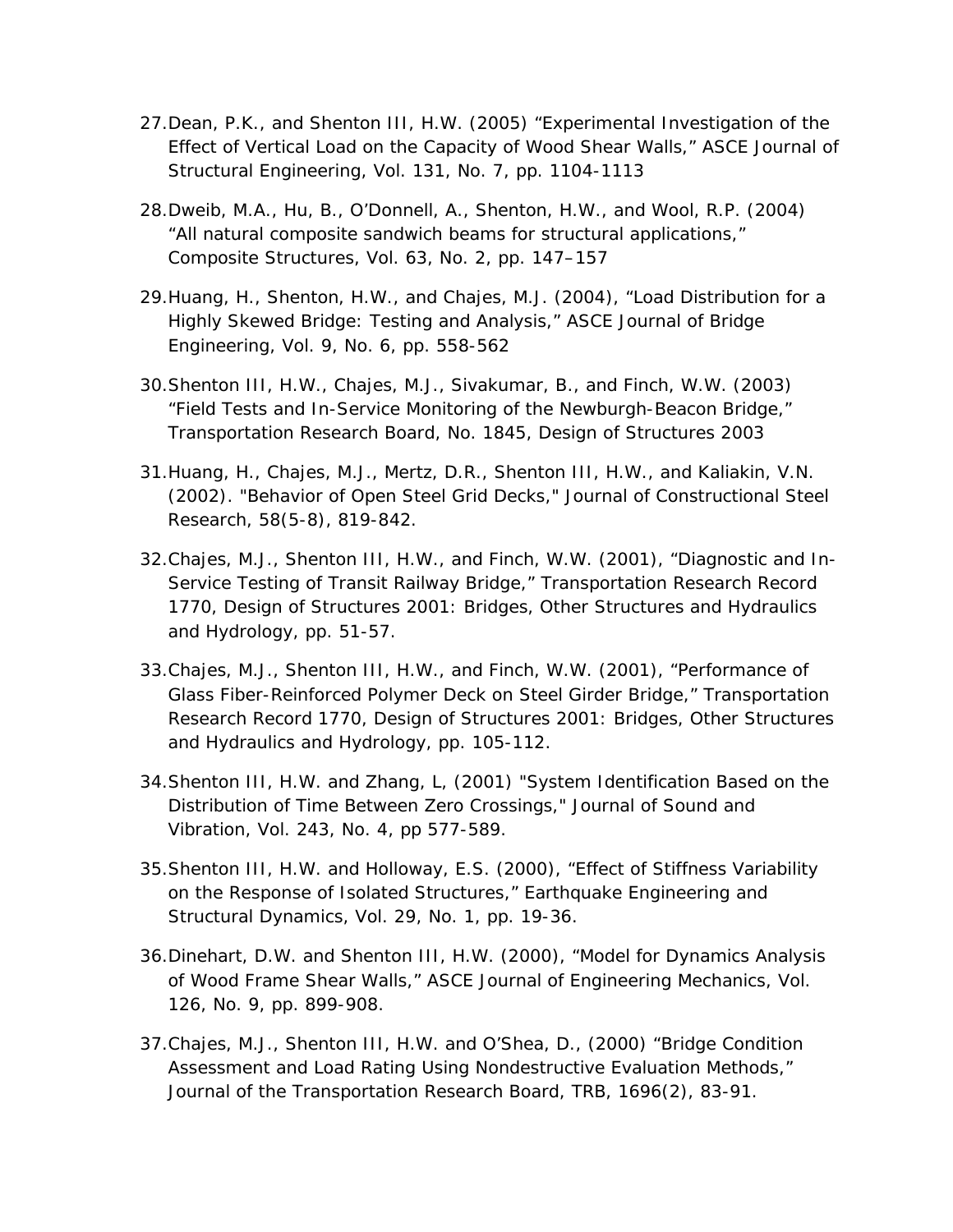- 38.Gillespie, J.W., Eckel II, D.A., Edberg, W.M., Sabol, S.A., Mertz, D.R., Chajes, M.J., Shenton III, H.W., Hu, C., Chaudhri, M., Faqiri, A. and Soneji, J., (2000) "Bridge 1-351 Over Muddy Run: Design, Testing and Erection of an All-Composite Bridge," Journal of the Transportation Research Board, TRB, 1696(2), 118-123.
- 39.Shenton III, H.W. and Hampton, F.P., (1999) "Seismic Response of Isolated Elevated Water Tanks," ASCE, Journal of Structural Engineering. Vol. 125, No. 9, 965-976.
- 40.Dinehart, D.W., Shenton III, H.W, and Elliott, T.E., (1999) "The Dynamic Response of Wood Frame Shear Walls with Viscoelastic Dampers," Earthquake Spectra. Vol. 15, No. 1, 67-86.
- 41.Dinehart, D. W. and Shenton III, H.W. (1998), "Comparison of the Static and Dynamic Response of Timber Shear Walls," ASCE, Journal of Structural Engineering,Vol. 124, No. 6, 686-695.
- 42.Shenton III, H.W., Dinehart, D.W., and Elliott, T.E. (1998) "Stiffness and Energy Degradation of Wood Frame Shear Walls," Canadian Journal of Civil Engineering, Vol. 25, No. 3, 412-423.
- 43.Shenton III, H.W. (1997) "Analysis of Crosstie Track in Lateral Plane Using New Track Equations," ASCE, Journal of Transportation Engineering. Vol. 123, No. 3, May/Jun, 202-208.
- 44.Shenton III, H.W. (1996) "Criteria for Initiation of Slide, Rock and Slide-Rock Rigid-Body Modes," ASCE, Journal of Engineering Mechanics, Vol 112, No. 7, July, 690-693.
- 45.Shenton III, H.W. and Lin, A.N. (1993) "Relative Performance of Fixed-Base and Base-Isolated Concrete Frames," ASCE, Journal of the Structural Division, Vol. 119, No. 10, Oct, 2952-2968.
- 46.Lin, A.N. and Shenton III, H.W. (1992) "Seismic Performance of Fixed-Base and Base-Isolated Steel Frames," ASCE, Journal of Engineering Mechanics, Vol. 118, No. 5, May, 921-941.
- 47.Shenton III, H.W. and Jones, N.P. (1991) "Base Excitation of Rigid Bodies. I: Formulation," ASCE, Journal of Engineering Mechanics, Vol. 117, No. 10, Oct, 2286-2306.
- 48.Shenton III, H.W. and Jones, N.P. (1991) "Base Excitation of Rigid Bodies. II: Periodic Slide-Rock Response," ASCE, Journal of Engineering Mechanics, Vol. 117, No. 10, Oct, 2302-2328.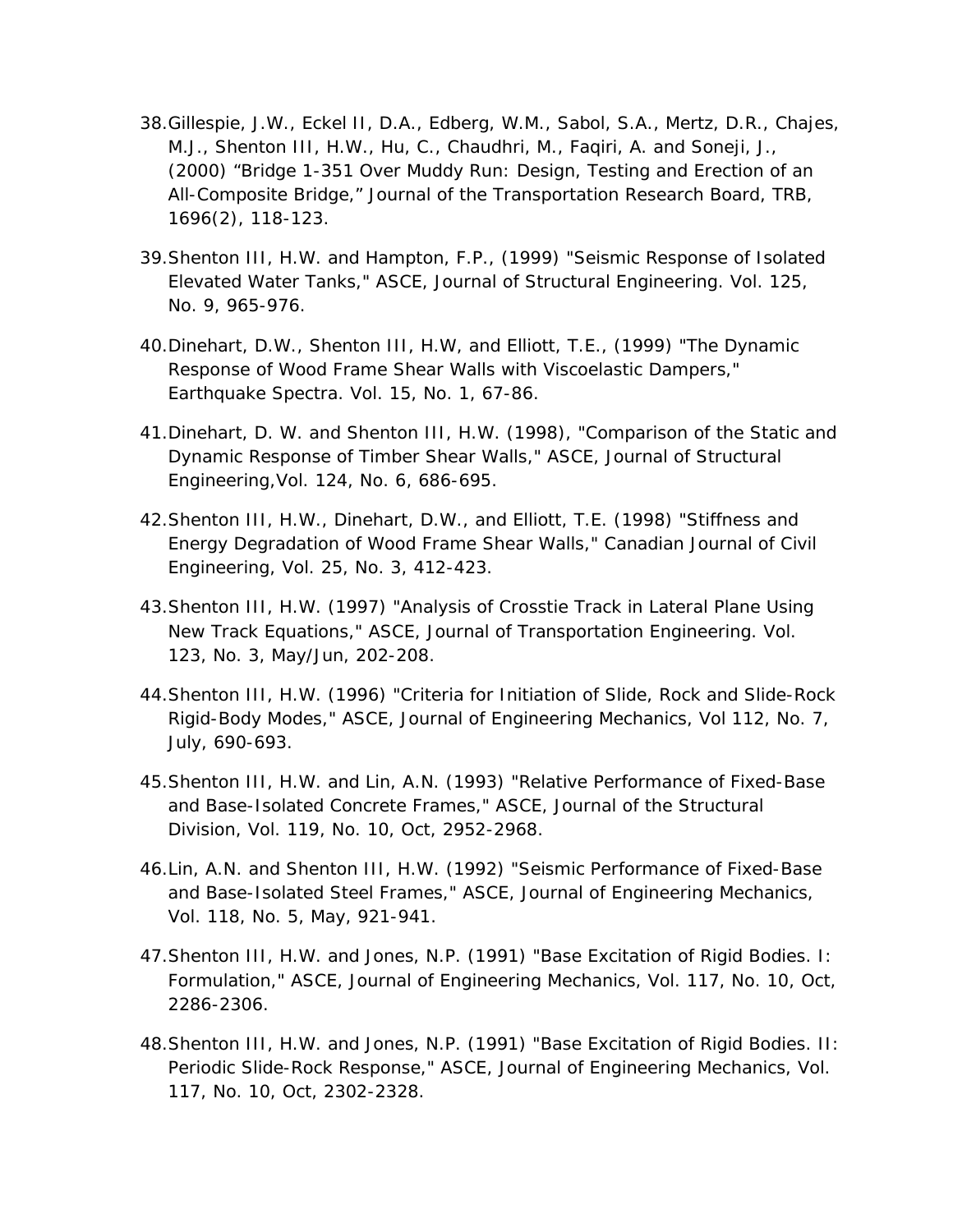- 49.Jones, N.P. and Shenton III, H.W. (1991) "A Modified Slowly-Varying Parameter Approach for Systems with Impulsive Loadings," ASME, Journal of Applied Mechanics, Vol. 58, No. 1, Mar., 251-258.
- 50.Shenton III, H. W. and Jones, N. P. (1989) "PC-Based Data Acquisition System for Structural Monitoring," ASCE, Journal of Computing in Civil Engineering, Vol. 3, No. 4, Oct., 333-347.
- 51.Kerr, A.D. and Shenton III, H.W. (1986) "Railroad Track Analyses and the Determination of Parameters," ASCE, Journal of Engineering Mechanics, Vol 112, No.11, Nov., 1117- 1134.

#### *Closures*

- 1. Dinehart, D.W., Shenton III, H.W, and Elliott, T.E., *Closure to the Discussion* of "The Dynamic Response of Wood Frame Shear Walls with Viscoelastic Dampers," Earthquake Spectra, Vol. 15, No. 5, Nov., pp 841-844.
- 2. Dinehart, D. W. and Shenton III, H.W. (1999), *Closure to the Discussion* of "Comparison of the Static and Dynamic Response of Timber Shear Walls," ASCE, Journal of Structural Engineering. Vol. 125, No. 7, 797-797.
- 3. Shenton III, H.W. and Jones, N.P. (1993) *Closure to the Discussion* of "Base Excitation of Rigid Bodies I: Formulation", ASCE Journal of Engineering Mechanics, Vol. 119, No. 10, 21402141.
- 4. Shenton III, H.W. and Jones, N.P. (1993) *Closure to the Discussion* of "Base Excitation of Rigid Bodies. II: Periodic Slide-Rock Response," ASCE, Journal of Engineering Mechanics, Vol. 119,No. 1,Jan., 193.

### **CONFERENCE PUBLICATIONS**

- 1. Aloupis, C., Chajes, M.J., and Shenton III, H.W. (2019), "Quantification of Uncertainties in Diagnostic Load Test Data," Proceedings of the Bridge Engineering Institute Conference 2019, Honolulu, Hawaii, July 22-25, 2019.
- 2. Chen, J., Shenton III, H.W., and Chajes, M.J. (2019), "Structural health monitoring: predicting the thermal response and identifying anomalous behavior of a cable stayed bridge using artificial neural networks," Proceedings of the Bridge Engineering Institute Conference 2019, Honolulu, Hawaii, July 22-25, 2019.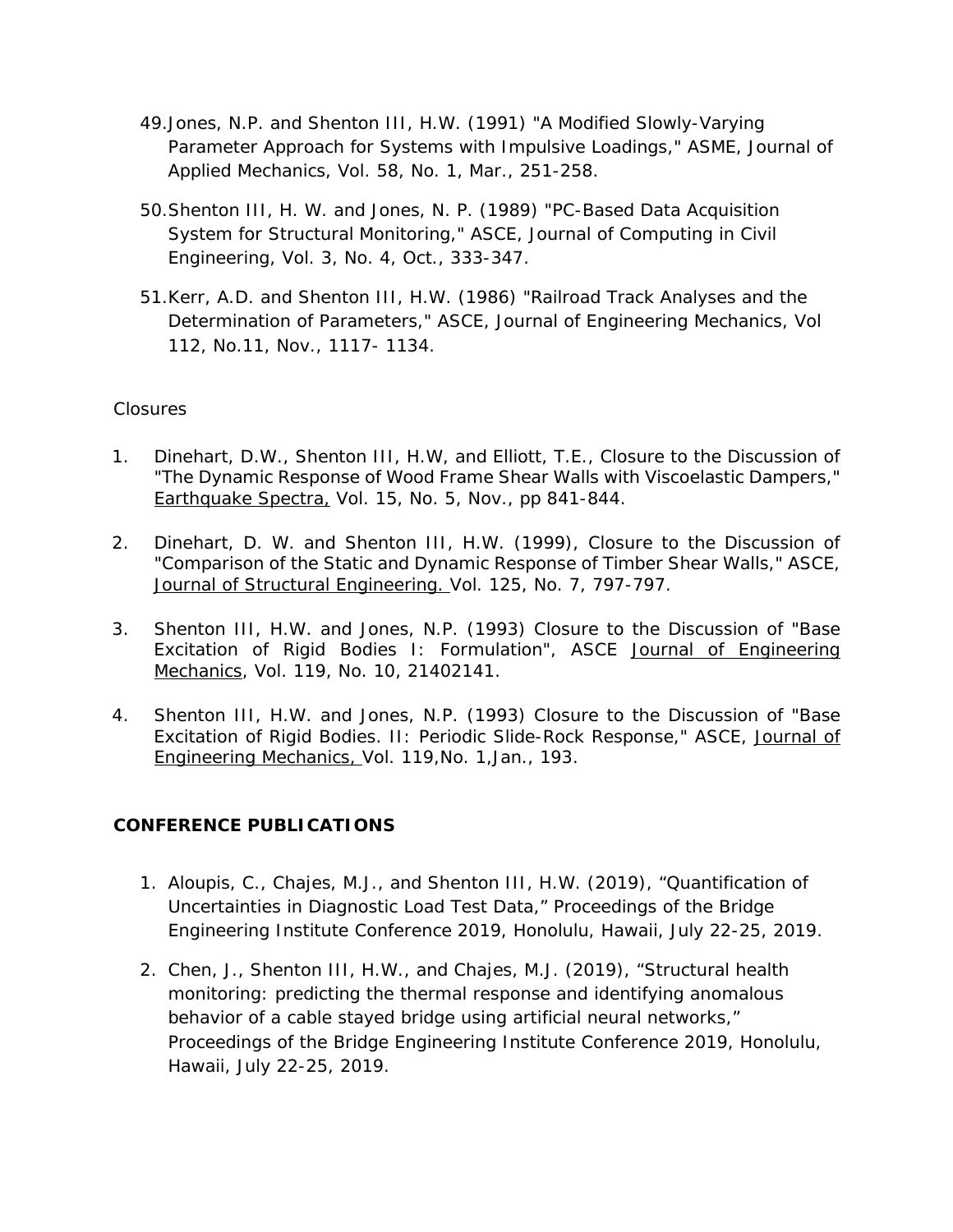- 3. Bugher, C.L., Manahiloh, K.N., Kaliakin, V.N., Shenton, H.W. (2019), "Three-Dimensional Finite Element Analysis of Reinforced Concrete Box Culverts Using Infinite Elements," Eighth International Conference on Case Histories in Geotechnical Engineering (Geo-Congress 2019) American Society of Civil Engineers
- 4. Kadivar, M., Manahiloh, K.N., Kaliakin, V.N., Shenton, H. (2018) "Assessment of Dynamic Load Allowance for Buried Culverts," IFCEE 2018: development in Earth Retention, Support Systems, and Tunneling, International foundations Congress and equipment Expo (IFCEE). Geotechnical Special Publication, Issue 297, pp. 179-188. American Society of Civil Engineers
- 5. A. Abo Alouk, J. McConnell, M. Chajes, H. Shenton and B. Van Lith, (2018) "Lessons Learned From Destructive Tests of a Slab-On-Steel Girder Bridge," in International Bridge Conference, Washington, DC
- 6. Al-Khateeb, H., Natalicchio, C., Shenton III, H., and Chajes, M.J. (2017), "Automated bridge model calibration using SHM controlled load test data," Proceedings of the 8th International Conference on Structural Health Monitoring of Intelligent Infrastructure, Brisbane, Australia, December, 2017
- 7. Wu, Z.Y., Zhou, K., Shenton, H.W., and Chajes, M.J. (2017), "Validating strain gauge placement methods for structural health monitoring of large cable support bridge" Proceedings of the 8th International Conference on Structural Health Monitoring of Intelligent Infrastructure, Brisbane, Australia, December, 2017
- 8. Al-Khateeb, H., Chajes, M. and Shenton, H. (2017) "Using SHM data to determine continuous load ratings for a cable-stayed bridge," Proceedings of the 8th International Conference on Structural Health Monitoring of Intelligent Infrastructure, Brisbane, Australia, December, 2017
- 9. Wells, A., Shenton, H., Manahiloh, K. N., Wenczel, G., (2017) "Experimental Evaluation of Dynamic Amplification Factor for Box Culverts." Proceedings of the Transportation Research Board (TRB) 2017 Annual Conference, Washington, D.C., January 8-12, 2017.
- 10.Wells, A., Shenton, H., Manahiloh, K. N., (2016) "Parametric Investigation of Factors Influencing the Dynamic Response of Buried Reinforced Concrete Culverts." Proceedings of the 2016 Geo-Structures Congress, Phoenix, AZ, February 14-17, 2016.
- 11.Shenton H., Fernandez, M., Ramanna, N., Chajes, M., Wenczel, G., and Al-Khateeb, H. (2015) "Structural Health Monitoring of a Cable-Stayed Bridge: Using Tiltmeter Data to Determine Edge Girder Deflections," Proceedings of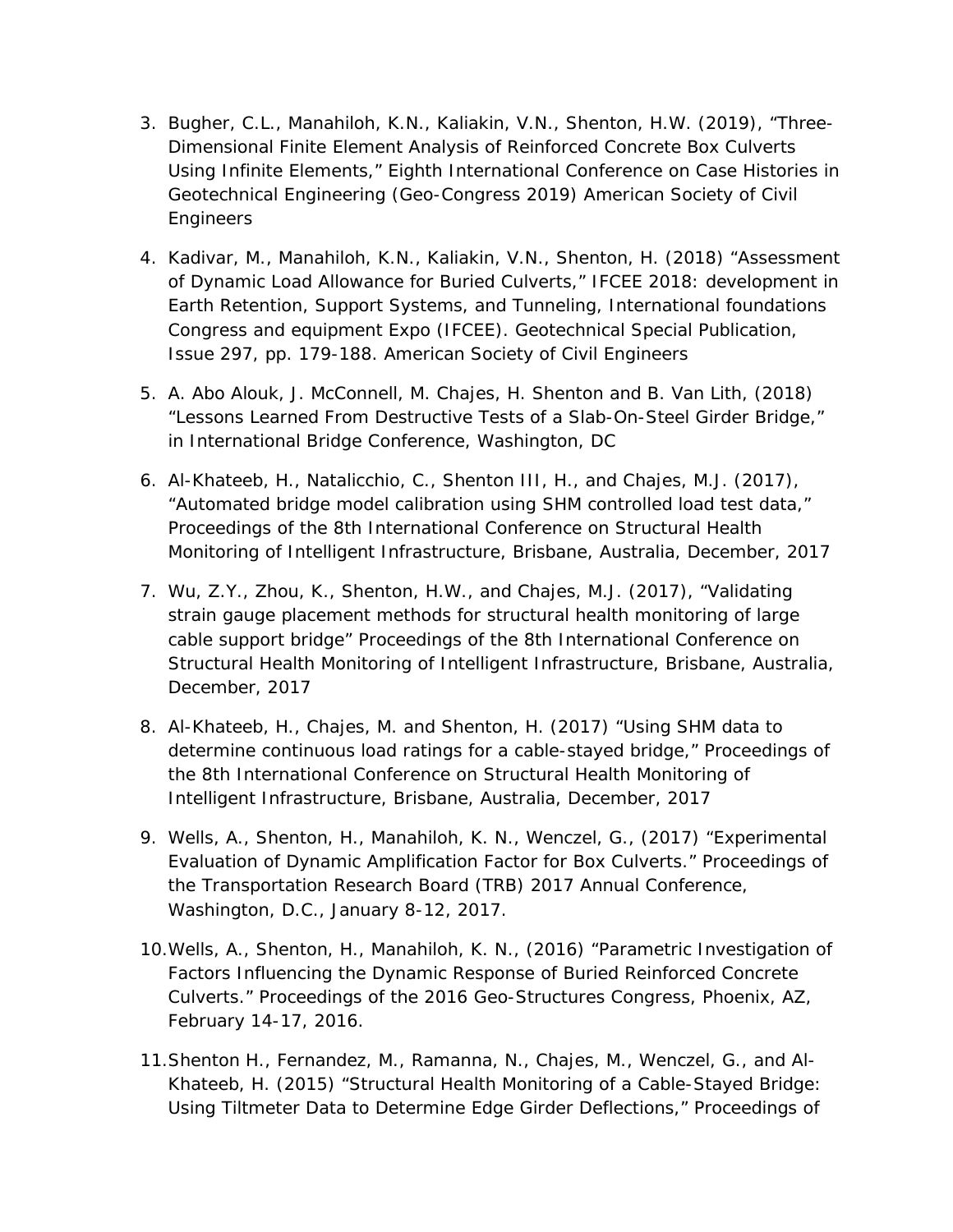the 7th International Conference on Structural Health Monitoring of Intelligent Infrastructure, Torino, Italy, July, 2015

- 12.Chajes, M., Shenton H., Al-Khateeb, H., Wenczel, G. and Ramanna, N. (2015), "Structural Health Monitoring of the Indian River Inlet Bridge: Results from Controlled Load Tests Conducted Over the First Two Years of Service", Proceedings of the 7th International Conference on Structural Health Monitoring of Intelligent Infrastructure, Torino, Italy, July, 2015
- 13.Shenton III, H.W., Chajes, M.J., Wenczel, G., Ramanna, N., Al-Khateeb, H., Davidson, K., and Marquez, P., (2014)"Structural health monitoring of Delaware's Indian River Inlet Bridge: year one update," Proceedings of the 2014 Structures Congress, American Society of Civil Engineers, Reston, VA 20191-4400, pp 345-355
- 14.Shenton III, H.W., Conte, P.R., Bonzella, J., (2014) "A first course in BIM for civil engineering majors" Proceedings of the 2014 Structures Congress, American Society of Civil Engineers, Reston, VA 20191-4400, pp 1097-1105
- 15.Shenton, H.W, Chajes, M.J., Wenczel, G. and K. Davidson, K. (2013), "Lessons learned in construction and early experience with the Indian River Inlet Bridge SHM system," Proceedings of the 6th International Conference on Structural Health Monitoring of Intelligent Infrastructure, Hong Kong, PRC, December 9-11, 2013
- 16.Marquez, P, Chajes, M, Shenton, H., Al-khateeb, H., Wenczel, G. and Cardinal, J. (2013) "Structural health monitoring: establishing the "baseline" performance of Delaware's Indian River Inlet Bridge," Proceedings of the 6th International Conference on Structural Health Monitoring of Intelligent Infrastructure, Hong Kong, PRC, December 9-11, 2013
- 17.Shenton III, H.W., and Connor, K. S. (2012) "Comparison of Historical In-Service Monitoring Data for Improved Maintenance and Management of Typical Bridges," Civil Structural Health Monitoring – 4, Berlin, Germany, November 6-8, 2012.
- 18.Shenton III, H.W., Carson, P.D., Wenczel, G.R., and Chajes, M.J. (2011) "Structural health monitoring of the Indian River Inlet Bridge," 5th International Conference on Structural Health Monitoring of Intelligent Infrastructure (SHMII-5), December 11-15, 2011, Cancun, Mexico
- 19.Shenton III, H.W., Carson, P.D., and Chajes, M.J. (2011), "Plan for structural health monitoring of Delaware's Indian River Inlet Bridge," International Workshop on Structural health Monitoring and Damage Assessment, NCREE, Taipei, Taiwan, ROC, June 9-10, 2011.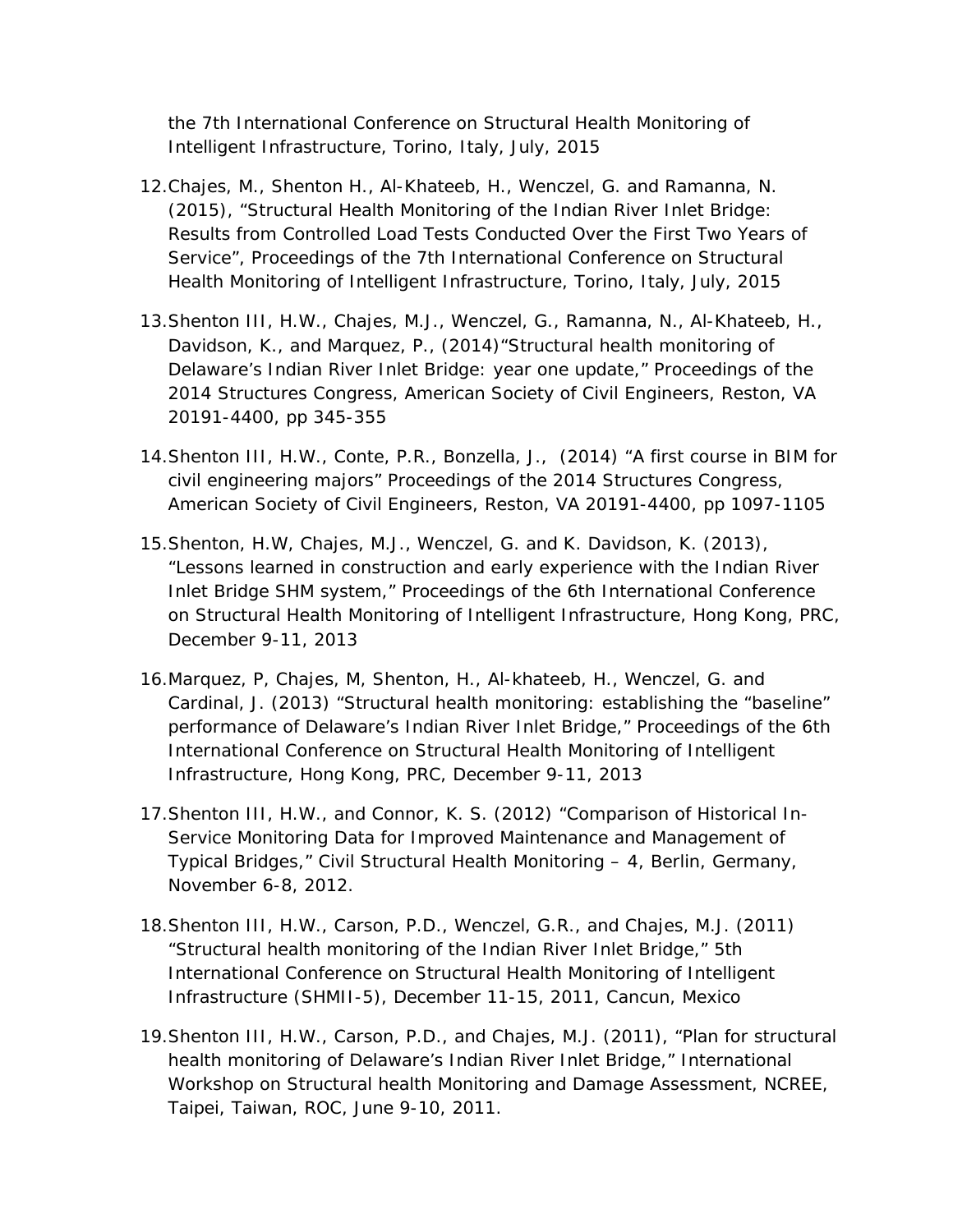- 20.Shenton III, H.W., Connor, K, Chajes, M.J., Rakowski, M., Brookes, B. (2010) "Analysis of In-Service Data Collected During Biennial Inspections on Typical Bridges," Bridge Maintenance, Safety, Management and Life-cycle Optimization, Ed. Frangopol, D., Sause, R., and Kusko, C., CRC Press, 2010.
- 21.McConnell, J., Chajes, M., Shenton III, H., Michaud, K., Russo, C., and Ross, J. (2010), "Destructive test of a steel slab-on-girder bridge," Bridge Maintenance, Safety, Management and Life-cycle Optimization, Ed. Frangopol, D., Sause, R., and Kusko, C., CRC Press, 2010.
- 22.Shenton III, H.W, Chajes, M.J., and Finch, W.F. (2010), "Diagnostic load testing and in-service monitoring for assessment and preservation of historic truss bridges," Civil Structural Health Monitoring – 3, a Workshop, Ottawa, CA, August 11013, 2010.
- 23.Carson, P.D., Shenton III, H.W., and Chajes, M.J., (2010), "Plan for structural health monitoring of the Indian River Inlet Bridge," NDE/NDT for Highways and Bridges: Structural Materials Technology (SMT), The American Society for Nondestructive Testing, Columbus, Ohio.
- 24.Rakowski, M., Shenton III, H.W. and Chajes, M.J. (2009) "In-Service and Weigh-In-Motion Monitoring of Typical Highway Bridges," Proceedings of the CSHM2 Workshop "Civil Structural Health Monitoring 2", Taormina, Sicily, Italy, Sep. 28-Oct 1, 2008.
- 25.Shenton III, H.W. (2009), "Diagnostic Testing and In-Service Monitoring as a Means of Health Monitoring of Typical Highway Bridges," International Symposium on Structural Health Monitoring, Retrofit and Vibration Control, National Chung Hsing University, Taichung, Taiwan, ROC, March 30, 2009
- 26.Shenton III, H.W. and Chajes, M.J., (2009), "Experiences in testing and modeling for bridge maintenance and rehabilitation," Proceedings of the 2009 Structures Congress, Austin, TX, April 30-May 2, 2009, American Society of Civil Engineers, Reston, VA.
- 27.Rakowski, M., Brookes, B., Chajes, M.J., and Shenton III, H.W. (2008), "Results of In-Service Monitoring of a Sample of Typical Highway Bridges," Crossing Borders: Proceedings of the 2008 Structures Congress, Vancouver, BC, April 24-28, 2008, American Society of Civil Engineers, Reston, VA.
- 28.Huang, J., and Shenton III, H.W. (2008), "Experimentally Determined Continuous Displacement Influence Lines for Bridges," Crossing Borders: Proceedings of the 2008 Structures Congress, Vancouver, BC, April 24-28, 2008, American Society of Civil Engineers, Reston, VA.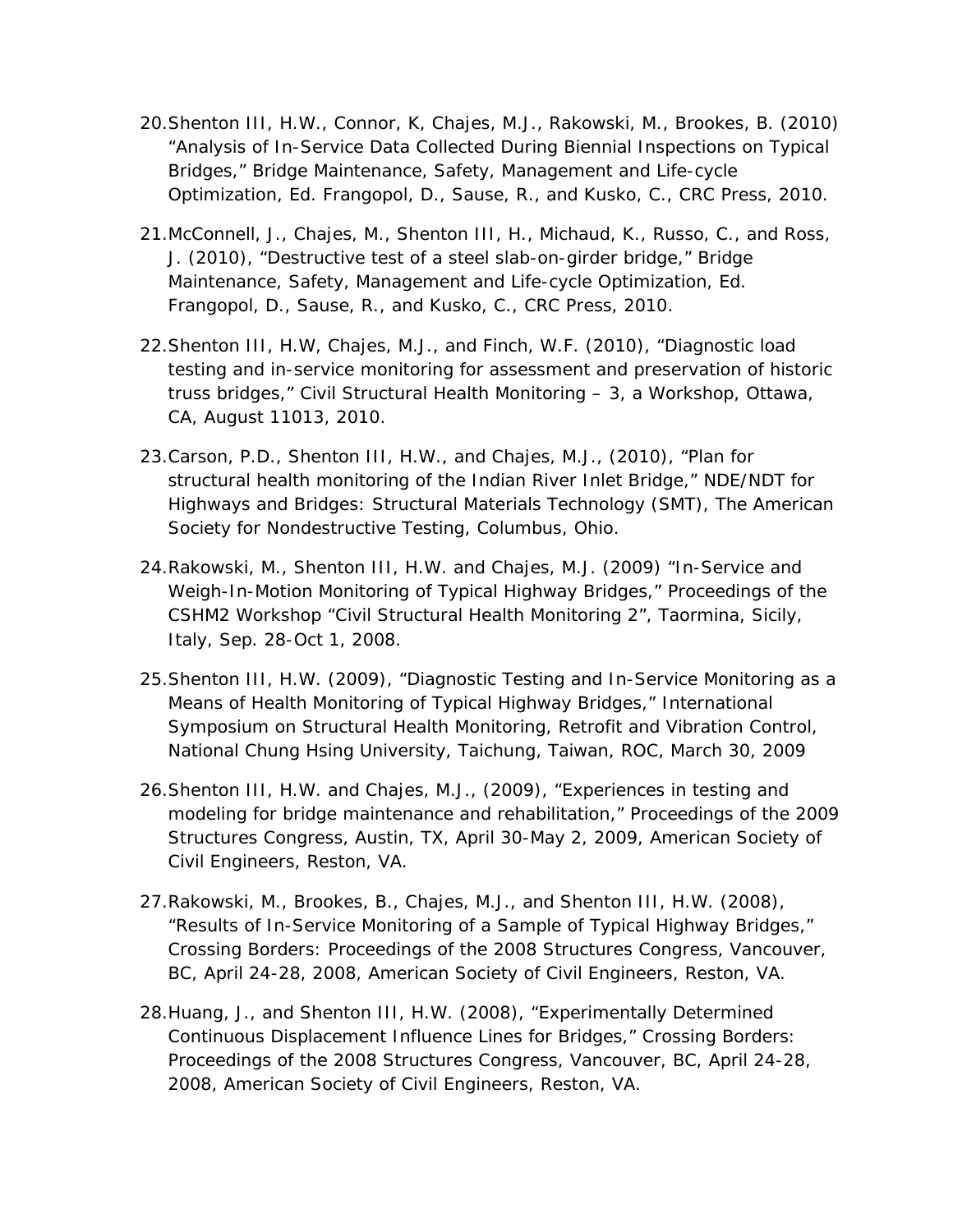- 29.Strickland, T., and Shenton III, H.W., (2008), "Thermal and Creep Characteristics of Bio-Based Composite Beams," Crossing Borders: Proceedings of the 2008 Structures Congress, Vancouver, BC, April 24-28, 2008, American Society of Civil Engineers, Reston, VA.
- 30.Reader, N.E., Shenton, H.W., and Chajes, M.J. (2007) "Design, Installation, and Operation of a Monitoring System for an Interstate Highway Bridge," Paper 169, Proceedings of the 3rd International Conference on Structural Health Monitoring of Intelligent Infrastructure, Vancouver, British Columbia, Canada, November 13-16, 2007, International Society for Structural Health Monitoring of Intelligent Infrastructure.
- 31.Weston, D.F., Stuffle, T.J., West, J., Shenton III, H.W., and Chajes, M.J., (2006) "Plan for Structural Health Monitoring of the Indian River Inlet Bridge," Proceedings of the 2006 ASCE Structures Congress, St Louis, Missouri, Ed. Cross, B., and Finke, J., American Society of Civil Engineers, Reston, VA
- 32.Shenton III, H.W., Chajes, M.J., Finch, W.W., Chasten, C.P., and Chu, C-M (2006) "Field Test/Fatigue Investigation of the Summit Bridge," Proceedings of the 2006 ASCE Structures Congress, St Louis, Missouri, Ed. Cross, B., and Finke, J., American Society of Civil Engineers, Reston, VA
- 33.Shenton III, H.W., Conklin, A., Hu, B., and Wool, R.P. (2006) "Bio-composite structural panels for low rise construction," Proceedings of Structural Faults and Repair 2006, Ed. Forde, M., Engineering Technics Press, Edinburgh, Scotland.
- 34.Shenton III, H.W., Dawson, M., and Chavez, A. (2006) "Evaluation and rating of damaged steel I-girders," Bridge Maintenance, Safety, Management, Life-Cycle Performance and Cost, Ed., Cruz, Frangopol and Neves, Taylor & Francis Group, London
- 35.Chajes, M.J., Shenton, H.W., Weston, D.F., Stuffle, T.J., and West, J. (2006), "Structural health monitoring of Delaware's Indian River Inlet Bridge," Bridge Maintenance, Safety, Management, Life-Cycle Performance and Cost, Ed., Cruz, Frangopol and Neves, Taylor & Francis Group, London
- 36.D.A. Howell and H.W. Shenton III (2005) "A System for In-Service Strain Monitoring of Ordinary Bridges", Proceedings of the 2005 ASCE Structures Congress, New York, April, 2005
- 37.Chajes, M.J., and Shenton III, H.W., (2005) "Using Diagnostic Load Tests for Accurate Load Rating of Typical Bridges," Proceedings of the 2005 ASCE Structures Congress, New York, April, 2005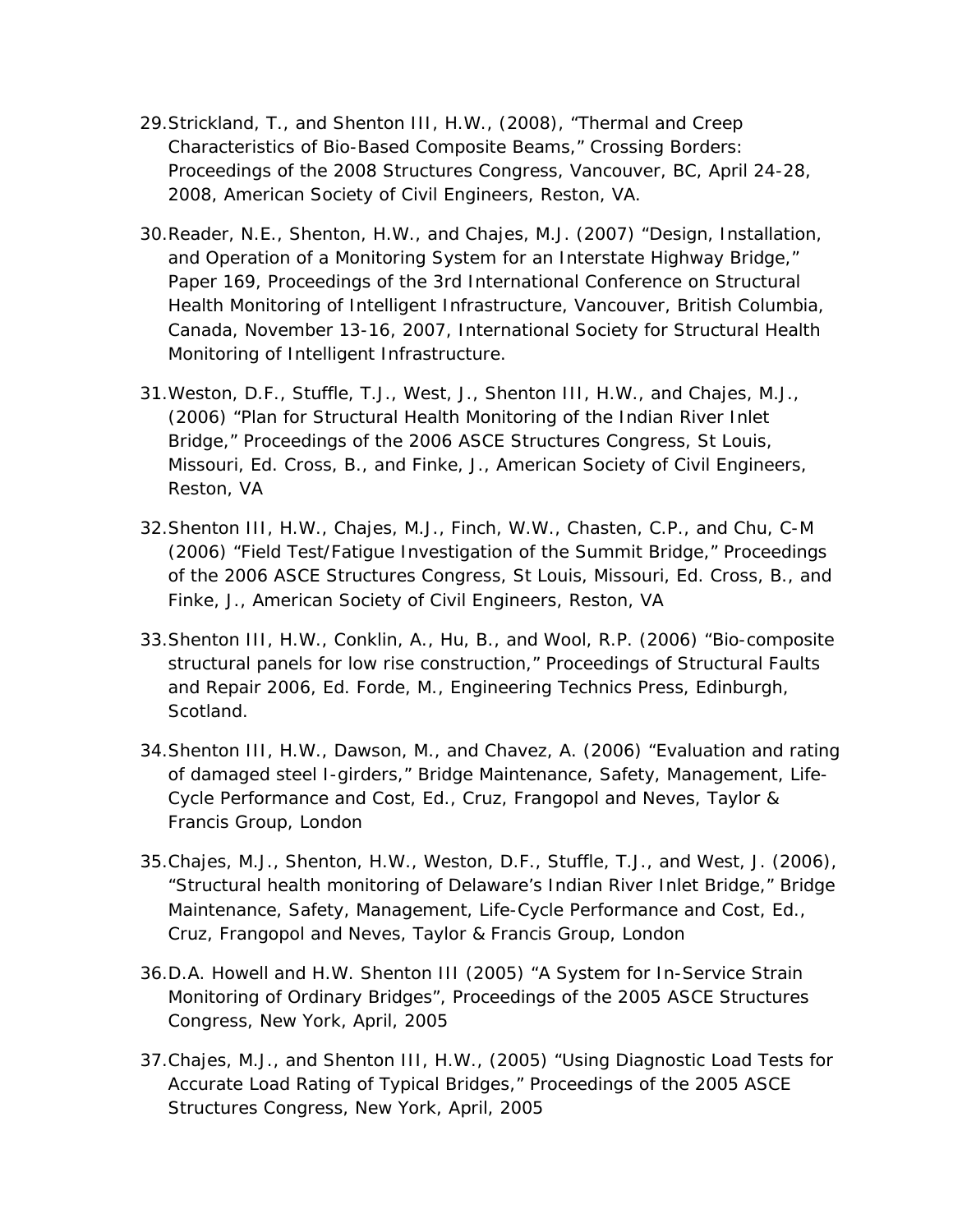- 38.Dinehart, D. W., Shenton III, H. W., and Carlson, S. (2004) "Stiffness and Energy Degradation of Walls Constructed with Green Lumber", Proceedings of the 8th World Conference on Timber Engineering, Lahti, Finland, June.
- 39.A. M. Aktan, D. M. Frangopol, H. Ghasemi, H. W. Shenton III, M. Shinozuka, S. Madanat, (2004) "A network of field test sites as a platform for research on engineering and management of the highway transportation infrastructure," Proceedings of SPIE: Nondestructive Detection and Measurement for Homeland Security II, Ed. S. Doctor, Y. Bar-Cohen, A. Aktan and H. Wu, Vol. 5395, pp. 128-133.
- 40.Shenton III, H.W. and Wool, R.P. (2004), "Bio-based composite materials for whole house design: potential applications and research needs," Proceedings of the NSF-PATH Housing Research Agenda Workshop, Vol. II, pp. 327-333.
- 41.Shenton III, H.W., Jones, R. and Howell, D. A. (2004) "A Web-Based System for Measuring Live Load Strain in Bridges" Structural Materials Technology VI: An NDT Conference, Buffalo, NY, Sept. 2004, pp. 339-346, The American Society for Nondestructive Testing, Columbus, Ohio, Ed. S. Alampalli and G. Washer.
- 42.Shenton III, H.W., Gallagher, K. and Chajes, M.J. (2004) "Applicability of the ASTM hole-drilling method for measuring dead load stresses" Structural Materials Technology VI: An NDT Conference, Buffalo, NY, Sept. 2004, pp. 212-218, The American Society for Nondestructive Testing, Columbus, Ohio, Ed. S. Alampalli and G. Washer.
- 43.Shenton III, H.W., Chajes, M.J., Finch, W.W., Rzucidlo, M.C., Carrigan-Laning, J., Chasten, C.P., (2003) "Field Test of a Fatigue Prone Steel Tied Arch," Proceedings of the 2003 ASCE Structures Congress, Seattle, Washington, May 29-31.
- 44.Shenton III, H.W. and Zhao, L (2003), "Dead load redistribution due to damage in a large moment frame," Structural Health Monitoring 2003: From Diagnostics and Prognostics to Structural Health Management, Proceedings of the 4th International Workshop on Structural Health Monitoring, Stanford, CA., Ed. F.K Chang
- 45.Hu, X. and Shenton III, H.W., (2003) "Damage Identification in a two-span continuous beam," Structural Health Monitoring and Intelligent Infrastructure, Proceedings of the First International Conference on Structural Health Monitoring and Intelligent Infrastructure, November 13-15, 2003, Tokyo, Japan, pp. 1103-1108.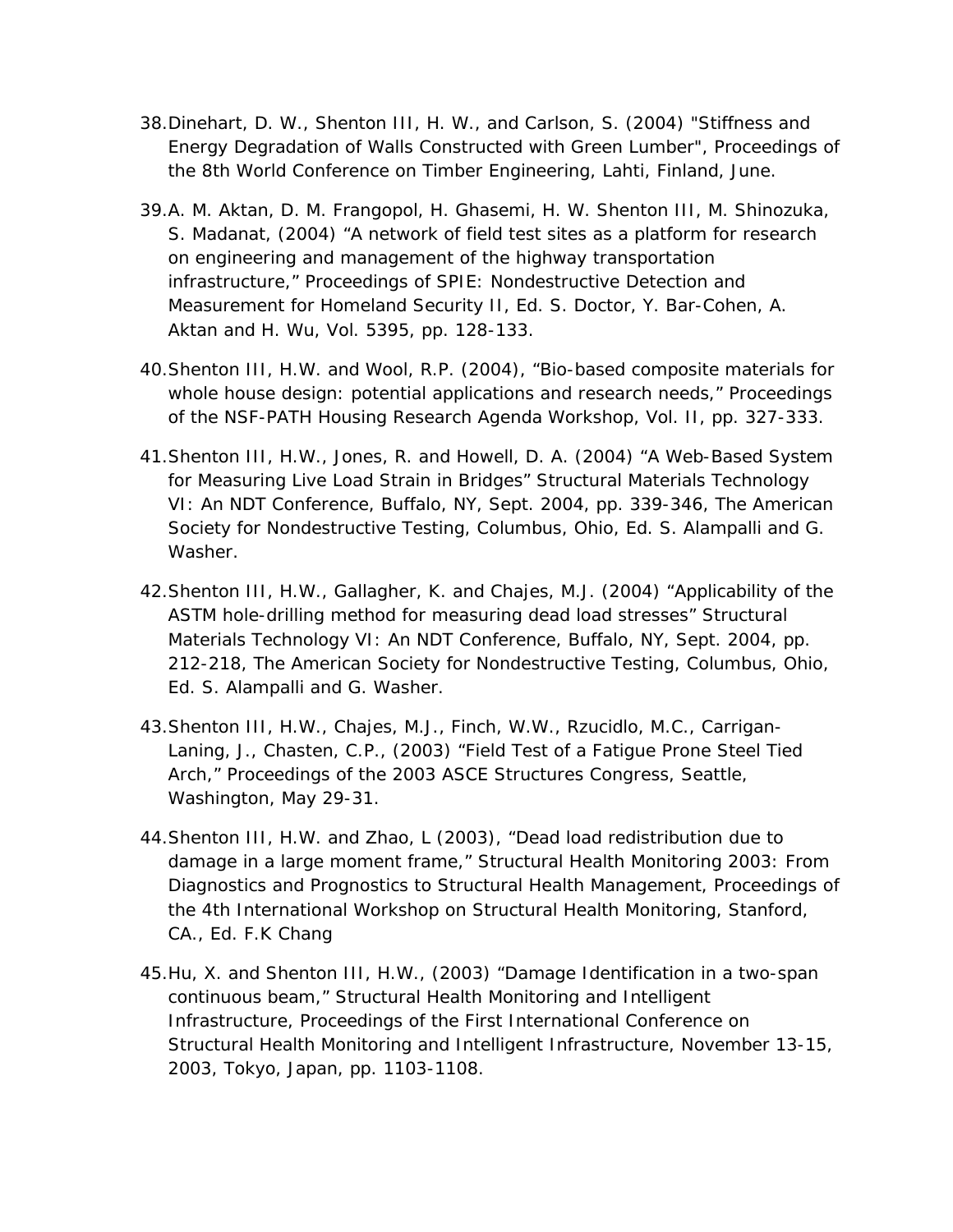- 46.Howell, D.A. and Shenton III, H.W., (2003) "An in-service bridge monitoring system" Structural Health Monitoring and Intelligent Infrastructure, Proceedings of the First International Conference on Structural Health Monitoring and Intelligent Infrastructure, November 13-15, 2003, Tokyo, Japan, pp.431-436.
- 47.Zhao, L. and Shenton III, H.W., (2003) "A best approximation method for damage identification in frame type structures," Structural Health Monitoring and Intelligent Infrastructure, Proceedings of the First International Conference on Structural Health Monitoring and Intelligent Infrastructure, November 13-15, 2003, Tokyo, Japan, pp.409-414.
- 48.Shenton III, H.W., Huff, S.E., and Chajes, M.J. (2002), "Field Test and Load Rating of a Concrete Encased Steel Girder Bridge," Proceedings of the 2002 ASCE Structures Congress, Denver, Colorado, April 4-6, 2002.
- 49.Shenton III, H.W., Zhao, L. and Hu, X. (2002) "Dead Load Redistribution as a Means for Damage Identification in Large Civil Structures" Proceedings of the Third World Conference on Structural Control, Como, Italy, April 7-12, 2002.
- 50.Hite, M., and Shenton III, H.W., (2002) "Modeling the Nonlinear Behavior of Wood Frame Shear Walls," Proceedings of the 15th ASCE Engineering Mechanics Conference, June 2-5, 2002, Columbia University, New York, NY.
- 51.Hu, X. and Shenton III, H.W., (2002) "Structural Damage Identification Using Static Dead Load Strain Measurements," Proceedings of the 15th ASCE Engineering Mechanics Conference, June 2-5, 2002, Columbia University, New York, NY.
- 52.Zhao, L. and Shenton III, H.W., (2002) "Direct Identification of Damage in Beam Structures Using Dead Load Measurements" Proceedings of the 15th ASCE Engineering Mechanics Conference, June 2-5, 2002, Columbia University, New York, NY.
- 53.Shenton III, H.W., Chajes, M.J., Finch, W.W., and Sivakumar, B (2002) "Long-Term Monitoring of the Newburgh-Beacon Bridge," Structural Materials Technology V: An NDT Conference, September 10-13, 2002, Cincinnati, Ohio.
- 54.Shenton III, H.W, Wool, R. P., Hu, B., O'Donnell, A., Bonnaillie, L., Can, E., Chapas, R. and Hong, C., (2002) "An All-Natural Composite Material Roof System for Residential Construction," Proceedings of the International Conference on Advances in Building Technology Conference, Hong Kong, December 4-6, 2002.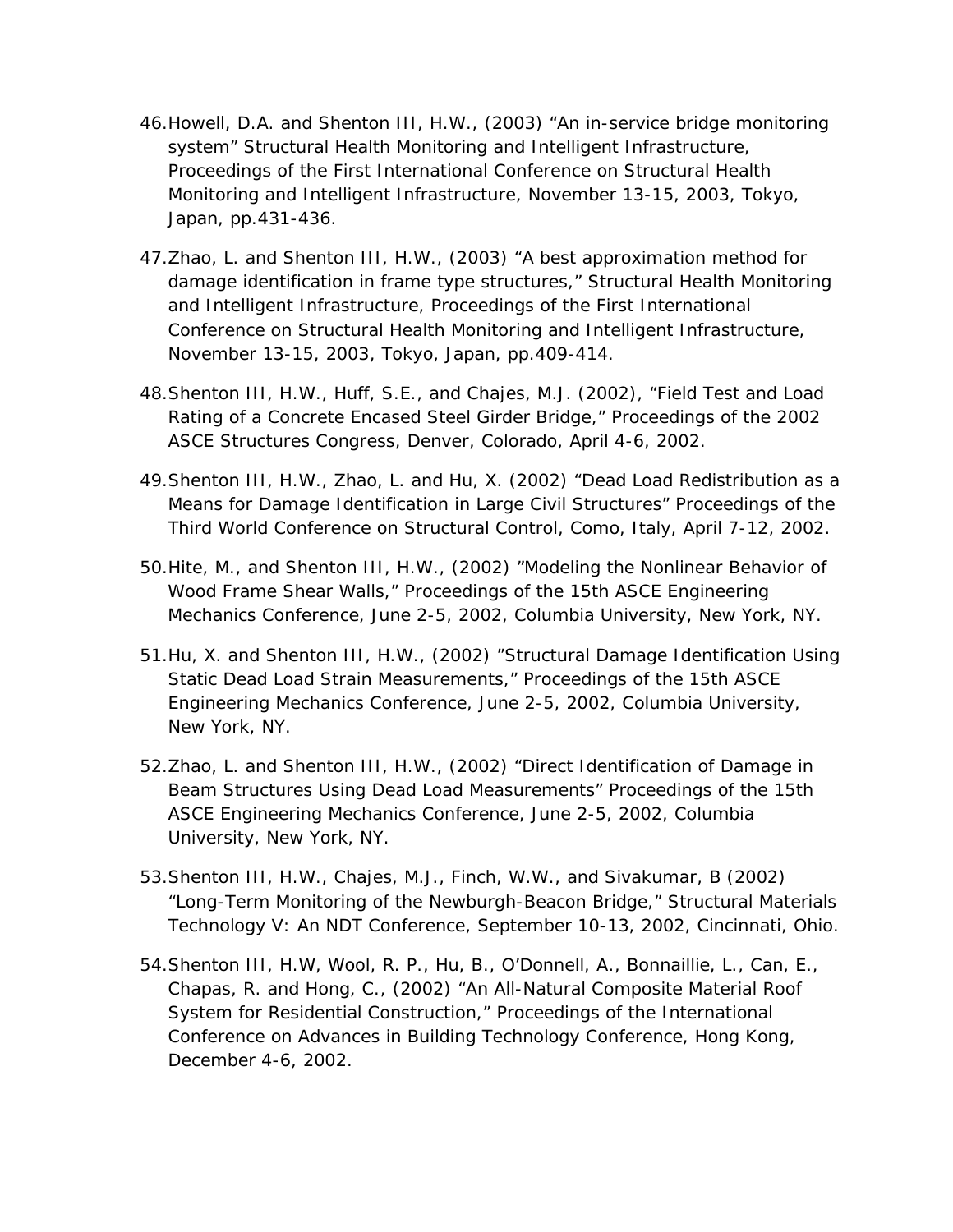- 55.Shenton III, H.W. and Hu, Xiaofeng (2001), "Damage Detection in Beams Based on Redistribution of Dead Load," in Health Monitoring and Management of Civil Infrastructure Systems, S. Chase and A. Aktan, Editors, Proceedings of SPIE Vol. 4337, 105-112.
- 56.Shenton III, H.W., Hu, Xiaofeng and Zhao, Ling, (2001) "A method for damage identification in large civil structures," Structural Faults and Repair 2001, Proceedings of the Ninth International Conference, M.C. Forde, Editor, London, UK, July, 2001.
- 57.Shenton III, H.W., Chajes, M.J. and Johnson, W.L. (2001), "Continuous In-Service Monitoring of an Advanced FRP Bridge for Long-Term Performance Evaluation," Proceedings of the ASCE Structures Congress 2001, Washington, DC, May.
- 58.Shenton III, H.W., Chajes, M.J., Mertz, D.R. and Gillespie, J.W., (2000) "Continuous, Long-Term Monitoring of Two Advanced Polymer Composite Bridges," Proceedings of the ASCE Structures Congress 2000, Philadelphia, PA, May.
- 59.Shenton III, H.W., Chajes, M.J., Finch, W.W., Hemphill, S. and Craig, R., (2000) "Performance of a Historic 19th Century Wrought Iron Through-Truss Bridge Rehabilitated Using Advanced Composites," Proceedings of the ASCE Structures Congress 2000, Philadelphia, PA, May.
- 60.Chajes, M.J., Gillespie, J.W., Mertz, D.R., Shenton III, H.W. and Eckel II, D.A., (2000) "Delaware's First All-Composite Bridge", Proceedings of the ASCE Structures Congress 2000, Philadelphia, PA, May.
- 61.Shenton III, H.W., Chajes, M.J., and Holloway, E.S., (2000) "A System for Monitoring Live Load Strain in Bridges," Structural Materials Technology IV: An NDT Conference, Atlantic City, NJ, Feb.28 – Mar. 3, 2000, Ed. Alampalli, Technomic Publishing Co., Lancaster PA., pp. 89-94.
- 62.Chajes, M.J., Shenton III, H.W., and O'Shea, D., (2000) "Assessing Bridge Capacity Using NDE Methods," Structural Materials Technology IV: An NDT Conference, Atlantic City, New Jersey, February 28 – March 3, 2000, Ed. Alampalli, Technomic Publishing Co., Lancaster PA., pp. 117-122
- 63.Li, D., Chajes, M.J., and Shenton H.W., Richardson, D., Wenczel, G., Soneji, J., and Folliard, K., (2000). "Delaware's High Performance Concrete Bridge Showcase: A Case Study," PCI/FHWA/FIB International Symposium on High Performance Concrete, PCI, Orlando, FL, 677-686.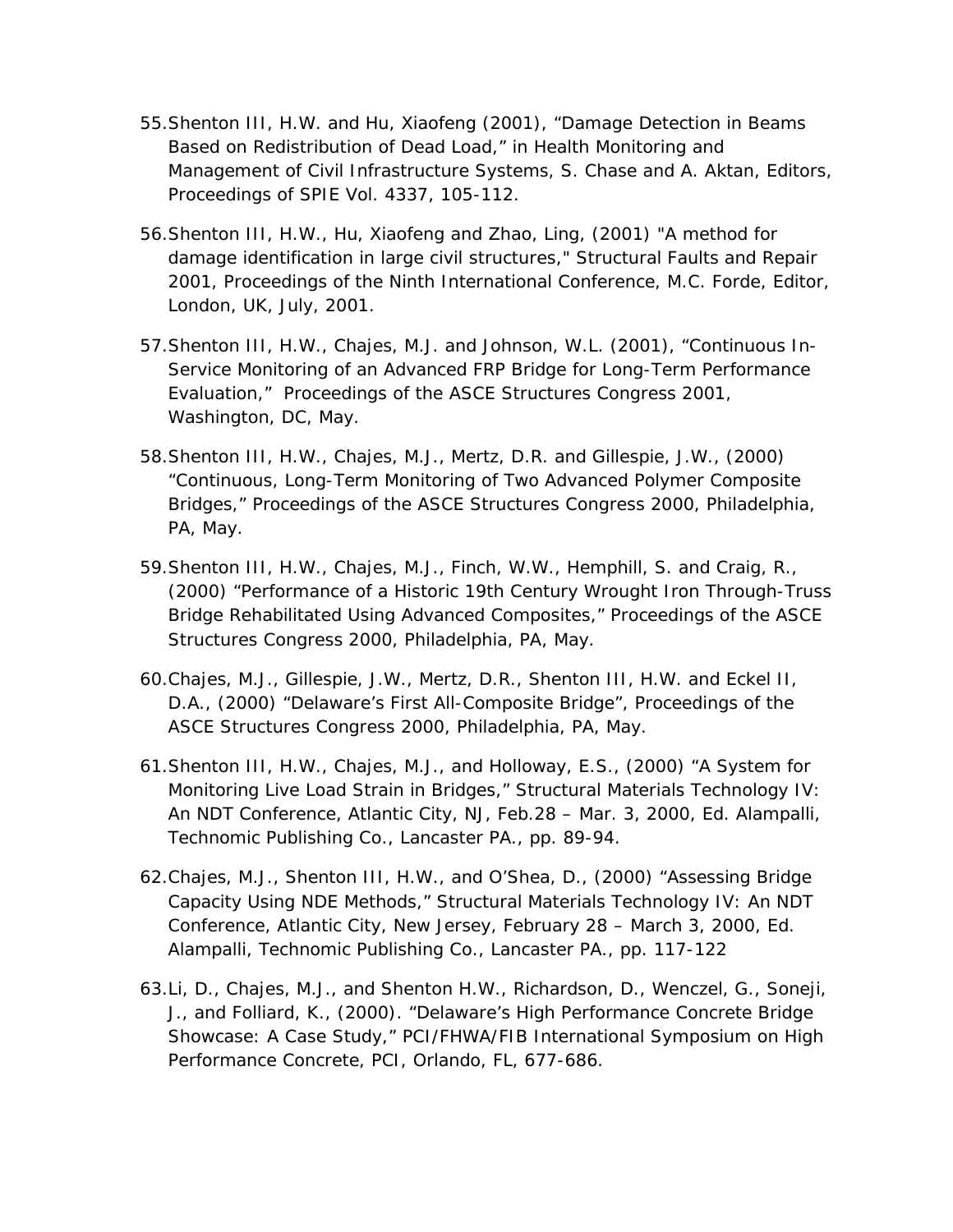- 64.Chajes, M.J., Shenton, H.W., O'Shea, D. (l999). "Use of Field Testing in Delaware's Bridge Management Program," 8th International Bridge Management Conference, TRB, National Research Council, Denver, Colorado, Vol I, B-4, 1-6.
- 65.Shenton III, H.W. and Elliott, T.E. (1999) "A Model for the Dynamic Analysis of Sheathing-to-Stud Connections," Proceedings of the 13th ASCE Engineering Mechanics Conference, Baltimore, MD, June 13-16.
- 66.Dinehart, D.W. and Shenton III, H.W. (1999) "Modeling the Dynamic Behavior of Wood Shear Walls," Proceedings of the 13th ASCE Engineering Mechanics Conference, Baltimore, MD, June 13-16.
- 67.Shenton III, H.W. and Chajes, M.J (1999) "Long-Term Health Monitoring of an Advanced Polymer Composite Bridge," Proceedings of the SPIE 6th Annual International Symposium on Smart Structures and Materials, Newport Beach, CA, March 1-5.
- 68.Dinehart, D.W. and Shenton III, H.W. (1998) "Comparison of the Response of Timber Shear Walls With and Without Passive Dampers," Proceedings of the First Structural Engineers World Congress, San Francisco, California, July 19-23, 1998.
- 69.Shenton III, H.W. (1998) "Analysis of Dual Beams Coupled by a Continuous Elastic Layer," Proceedings of the 12th ASCE Engineering Mechanics Conference, San Diego, California, May 17-20, 1998.
- 70.Hampton, F.P. and Shenton III, H.W. (1998) "Analysis of Seismically Isolated Elevated Water Tanks," Proceedings of the 6th U.S. National Conference on Earthquake Engineering, Seattle, Washington, May 31-June 4, 1998.
- 71.Chajes, M.J., Mertz, D.R., Gillespie Jr., J.W. and Shenton III, H.W. (1998) "Advanced Composite Bridges in Delaware," Proceedings of ICCI '98, Tucson, Arizona, January 5-7, 1998.
- 72.Shenton III, H.W. and Zhang, L. (1997) "Distribution of Local Extrema for Use in System Identification," Proceedings of the 8th U.S. National Conference on Wind Engineering," The Johns Hopkins University, Baltimore, MD., June 5-7, 1997.
- 73.Chajes, M.J., Shenton III, H.W., Gillespie Jr., J.W. and Mertz, D.R. (1997) "Load-Testing and Long-Term Monitoring of Advanced Composite Bridges," Proceedings of Structural Faults and Repair - 97: 7th International Conference and Exhibition, Edinburgh, Scotland, July 810, 1997.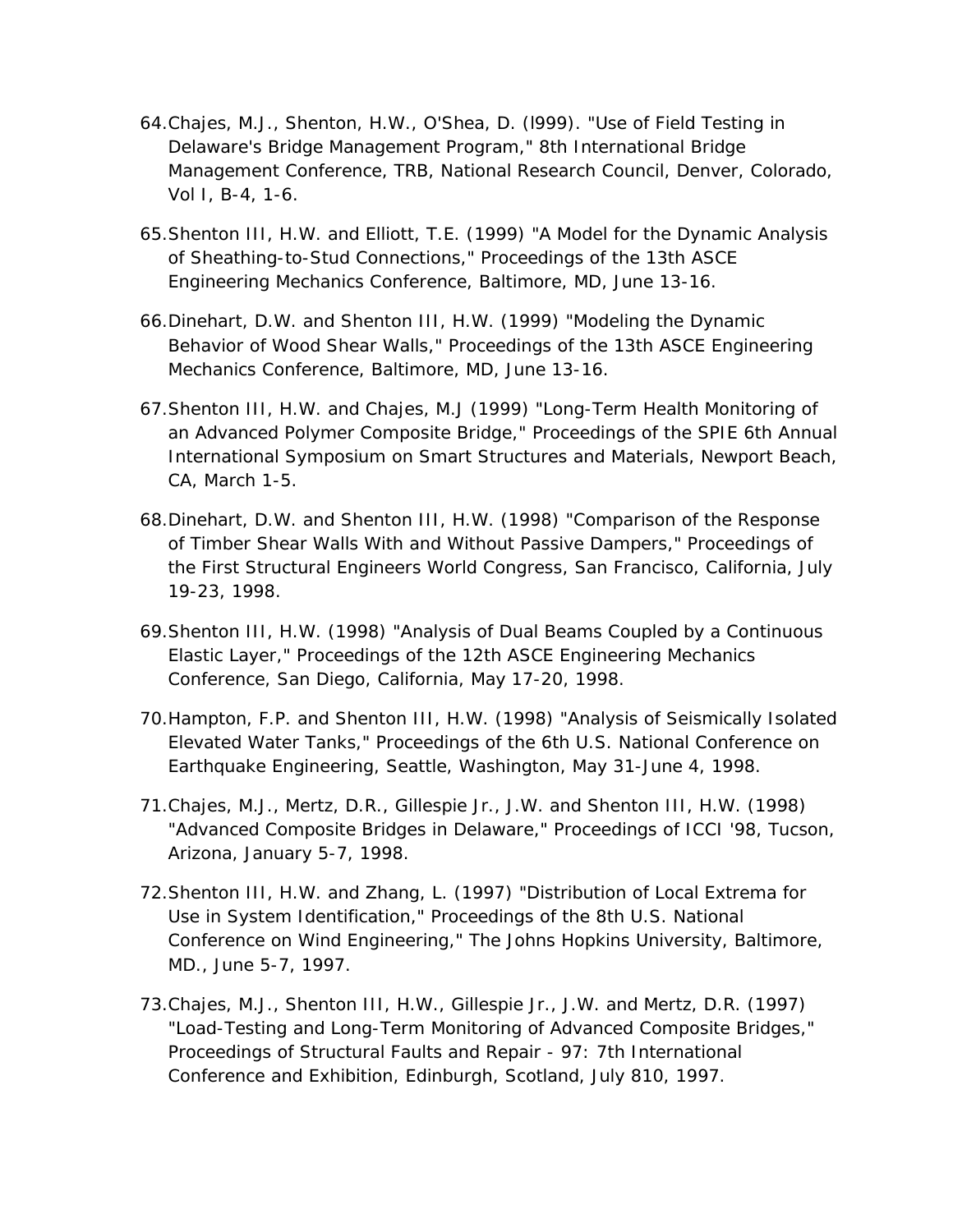- 74.Chajes, M.J., Shenton III, H.W., Gillespie Jr., J.W., and Mertz, D.R. (1997) "Structural Monitoring of an Advanced Composite Bridge," Proceedings of U.S.-Canada-Europe Workshop on Bridge Engineering, Zurich, Switzerland, July 14-15, 1997.
- 75.Shenton III, H.W. and Taylor, A.W. (1996) "Guidelines and Benchmarks for Analysis of Isolated Buildings," Proceedings of the 14th ASCE Structures Congress, April 15-18, Chicago, Illinois.
- 76.Shenton III, H.W., Taylor, A.W. and Lew, H.S. (1995) "Test Requirements for Base Isolation," Wind and Seismic Effects, Proceedings of the 27th Joint Meeting of the U.S.-Japan Cooperative Program in Natural Resources, Panel on Wind and Seismic Effects, May 16-19, 1995, Public Works Research Institute, Technical Memorandum No. 3387, Tsukuba, Japan, pp. 81-87.
- 77.Taylor, A.W., Shenton III, H.W., and Chung, R.M. (1995) "Standards for Testing and Evaluation of Seismic Isolation Systems," Proceedings of the ASME/JSME Pressure Vessels and Piping Conference, July 23-27, 1995, Vol. 319, pp. 39-43.
- 78.Shenton III, H.W. and Chung, R.M. (1994) "Standards for Testing and Evaluation of Structural Control Systems," Proceedings of the First World Conference on Structural Control, August 3-5, Los Angeles, California.
- 79.Shenton III, H.W., (1994) "Development of Guidelines for Testing of Seismic Isolation Systems," Proceedings of the Fifth U.S. National Conference on Earthquake Engineering, Chicago, Illinois, July 10-14.
- 80.Shenton III, H.W. (1994) "Guidelines for Pre-Qualification, Prototype, and Quality Control Testing of Seismic Isolation Systems," Proceedings of the Third U.S.-Japan Workshop on Earthquake Protective Systems for Bridges, I. Buckle and I. Friedland, Ed., National Center for Earthquake Engineering Research, Technical Report, NCEER-94-0009.
- 81.Shenton III, H.W. (1994) "Standard Test Procedures for Seismic Isolation Systems," Wind and Seismic Effects, Proceedings of the 26th Joint Meeting of the U.S.-Japan Cooperative Program in Natural Resources Panel on Wind and Seismic Effects, N. Raufaste Ed., National Institute of Standards and Technology, Gaithersburg, Maryland, Special Publication, SP 871.
- 82.Shenton III, H.W. (1994) "The NIST Draft Guidelines for Testing Seismic Isolation Systems: Application to Bridges," Proceedings of the 10th U.S.-Japan Bridge Engineering Workshop, May 10- 11, 1994, Lake Tahoe, Nevada.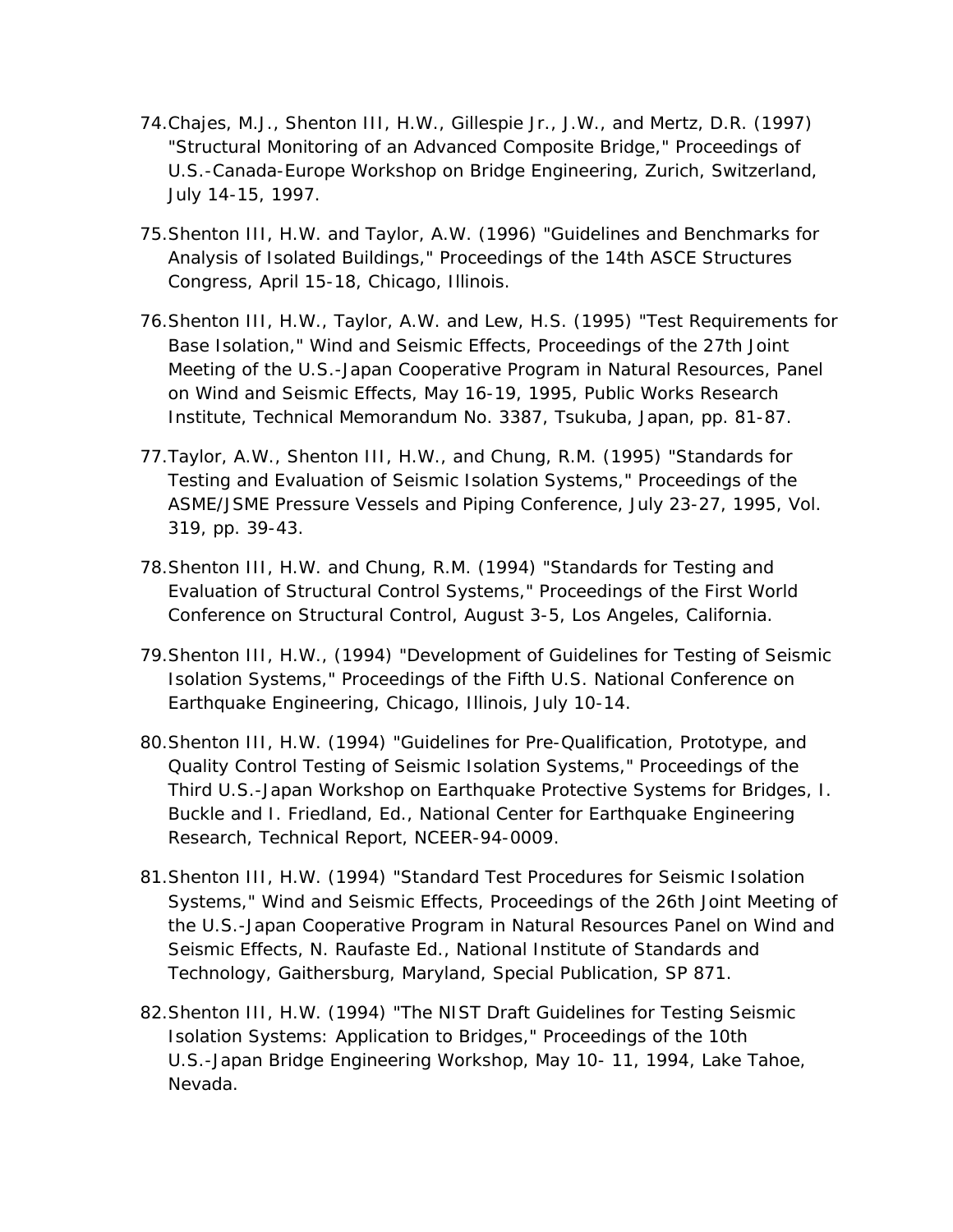- 83.Shenton, H.W., (1993) "NIST Efforts in Natural Hazard Mitigation: Current Programs and Future Opportunities in Structural Control," Proceedings of the International Workshop on Structural Control, Honolulu, Hawaii, Aug.
- 84.Shenton, H.W., (1993) "Seismic Isolation in UBC Zones 1 and 2," Proceedings of the 1993 National Earthquake Conference, Memphis, Tennessee, May.
- 85.Shenton III, H.W. and Jones, N.P. (1993) "Response of Building Contents to Earthquake Excitations," Proceedings of the 1993 National Earthquake Conference, Memphis, Tennessee, May.
- 86.Shenton, H.W., (1993) "Draft Guidelines for Testing and Evaluation of Seismic Isolation Systems," ATC 17-1, Proceedings of Seminar on Seismic Isolation, Passive Energy Dissipation, and Active Control, San Francisco, California, Mar.
- 87.Shenton III, H.W. and Jones, N.P., (1992) "Multiple Modes of Steady-State Slide-Rock Response," Proceedings, 9th ASCE Engineering Mechanics Conference, College Station, Texas, May 24-27.
- 88.Shenton III, H.W. and Jones, N.P., (1992) "Effect of Friction and Restitution on Rocking Response," Proceedings, Tenth World Conference on Earthquake Engineering, July 19-24, Madrid, Spain.
- 89.Shenton III, H.W., Lin, A.N. and Lew, H.S., (1992) "Relative Performance of Fixed and Isolated Structures," Proceedings, Tenth World Conference on Earthquake Engineering, July 19-24, Madrid, Spain.
- 90.Shenton III, H.W. (1992) "Design Criteria for Base Isolation of Buildings," Wind and Seismic Effects, Proceedings of the 24th Joint Meeting of the U.S.-Japan Cooperative Program in Natural Resources Panel on Wind and Seismic Effects, N. Raufaste Ed., National Institute of Standards and Technology, Gaithersburg, Maryland, Special Publication, SP 843.
- 91.Jones, N.P. and Shenton III, H.W. (1990) "Generalized Slide-Rock Response of Rigid Blocks During Earthquakes," Proceedings, 4th U.S. National Conference on Earthquake Engineering, Palm Springs, California., May.
- 92.Jones, N.P. and Shenton III, H.W. (1988) "The Rocking and Sliding Response of Rigid Structures," Proceedings, 7th ASCE EMD Specialty Conference, Virginia Polytechnic Institute and State University, Blacksburg, Virginia, May 23-25.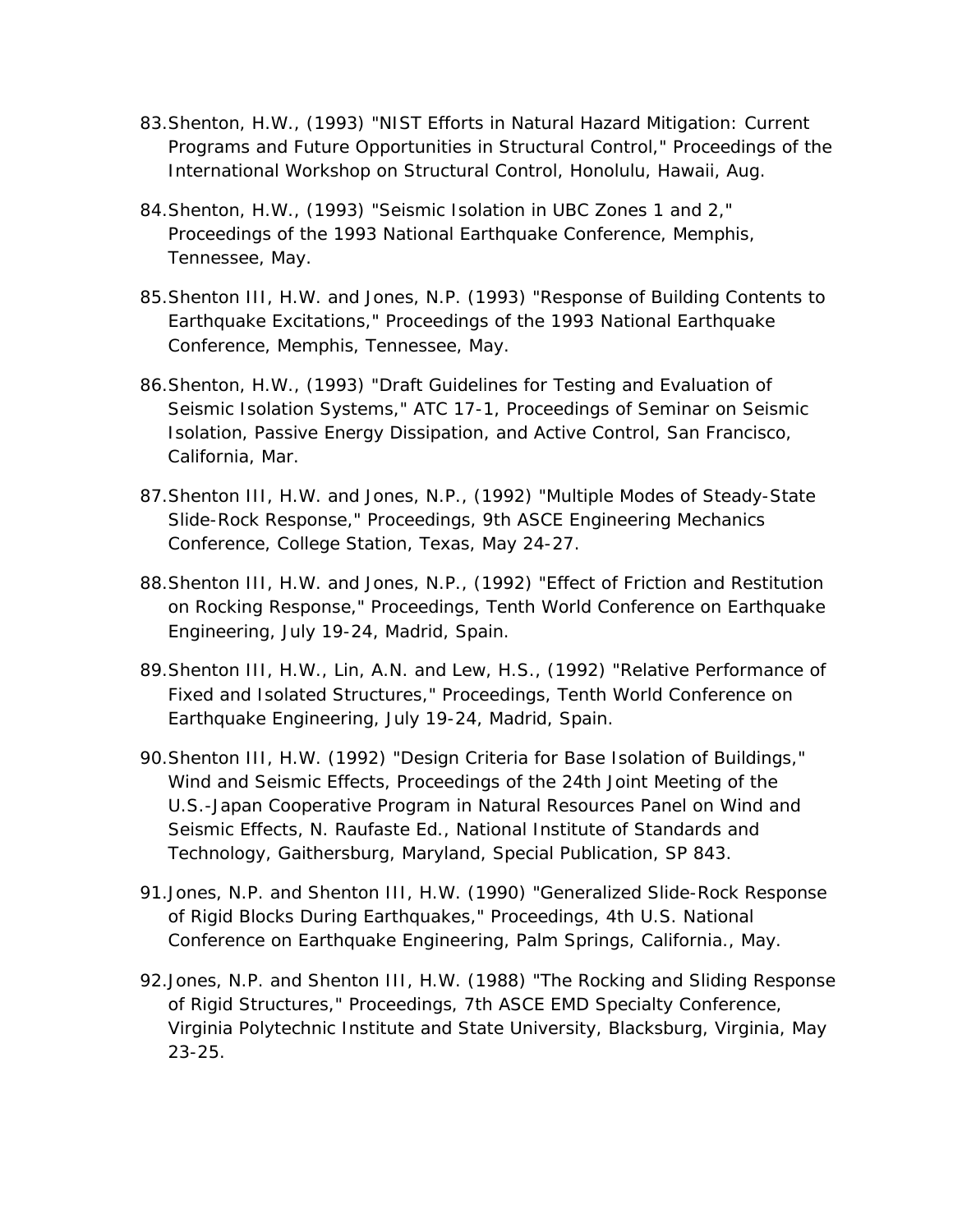93.Kerr, A.D. and Shenton III, H.W. (1985) "On the Reduced Area Method for Calculating the Vertical Track Modulus," Proc. AREA, Vol 86.

# **RESEARCH AND TECHNICAL REPORTS**

- 1. Shenton, H., Mertz, D., and Weykamp, P. (2016), "Guidelines for Maintaining Small Movement Bridge Expansion Joints, Final Report (Part 1)," Final report of project NCHRP12-100, Transportation Research Board, National Cooperative Highway Research Program, Washington, DC.
- 2. Shenton, H., Mertz, D., and Weykamp, P. (2016), "Guidelines for Maintaining Small Movement Bridge Expansion Joints, Final Report (Part 2)," Final report of project NCHRP12-100, Transportation Research Board, National Cooperative Highway Research Program, Washington, DC.
- 3. Shenton, H.W. III, Chajes, M.J., Wenczel, G., and Al-Khateeb, H., (2016), "Load Tests of the Charles W. Cullen Bridge at Indian River Inlet", Delaware Transportation Institute, Report 254, University of Delaware, Newark, DE 19716
- 4. Milner, M. and Shenton III, H.W. (2014) "Survey of Past Experience and State-of-the-Practice in the Design and Maintenance of Small Movement Expansion Joints in the Northeast," Delaware Transportation Institute, Report 242, University of Delaware, Newark, DE 19716
- 5. Shenton, H.W., Chajes, M.J., Wenczel, G., and Cardinal, J. (2013), "Inaugural Load Test of the Charles W. Cullen Bridge at Indian River Inlet", Delaware Transportation Institute, Report 238, University of Delaware, Newark, DE 19716
- 6. Shenton, H.W., Chajes, M.J. , Kucz, D., Quigley, J., and Soto Fuentes, J. (2012), "Testing and Analysis of the Route 141 Newport Viaduct: Fatigue Evaluation", Delaware Transportation Institute, Report 227, University of Delaware, Newark, DE 19716
- 7. Shenton, H.W., and Connor, K.S., (2012), "In-Service Monitoring for Improved Maintenance and Management of DelDOT's Bridges", Delaware Transportation Institute, Report 223, University of Delaware, Newark, DE 19716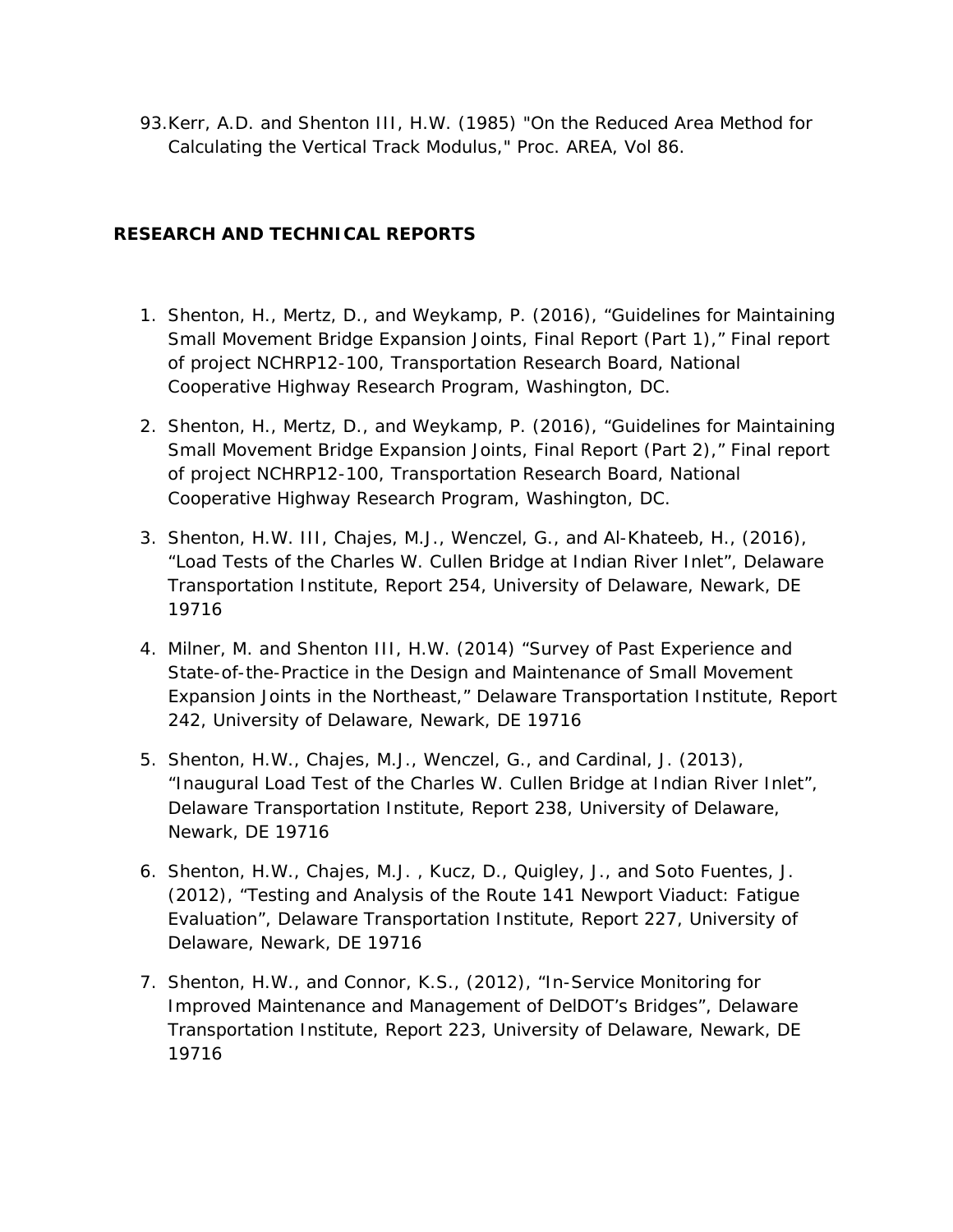- 8. Shenton H.W. and Jones, B.P., (2012), "Effective Width of Concrete Slab Bridges in Delaware", Delaware Transportation Institute, Report 208, University of Delaware, Newark, DE 19716
- 9. Shenton, H.W., Chajes, M.J., and Huang, J., (2007), "Load Rating of Bridges without Plans", Delaware Transportation Institute, Report 195, University of Delaware, Newark, DE 19716
- 10.Reader, N., Chajes, M.J., and Shenton, H.W., (2007), "Development of Delaware's First "Smart Bridge"", Delaware Transportation Institute, Report 194, University of Delaware, Newark, DE 19716
- 11.Shenton, H.W., Chajes, M.W., and Brooks, B.O. (2007), "Load Rating Using an In-Service Monitoring System," Delaware Transportation Institute, Report 190, University of Delaware, Newark, DE 19716
- 12.Chajes, M.J. and Shenton, H.W., (2004), "Evaluating the Load Carrying Capacity of Bridges Without Plans Using Field Test Results", Delaware Transportation Institute, Report 157, University of Delaware, Newark, DE 19716
- 13.Shenton, H.W. and Howell, D. (2003) "Second Generation In-Service Bridge Monitoring System", Delaware Transportation Institute, Report 156, University of Delaware, Newark, DE 19716
- 14.Chajes, M.J., Shenton, H.W. and Mertz, D.R. (2003) "High Performance Concrete for Bridge 8F in Frederica", Delaware Transportation Institute, Report 155, University of Delaware, Newark, DE 19716
- 15.Chajes, M.J., Mertz, D.R., Shenton, H.W. and Kaliakin, V. (2002) "Experimental Load Rating of Posted Bridges", Delaware Transportation Institute, Report 141, University of Delaware, Newark, DE 19716
- 16.Shenton, H.W., and Charles, D. N. (2012), "Testing and Operation of Delaware's First Permanently Instrumented "Smart" Bridge", Delaware Transportation Institute, Report 225, University of Delaware, Newark, DE 19716
- 17.Shenton III, H.W., Chajes, M.J. and Holloway, E.S., (2001), "A System for Long-Term Monitoring of Live Load Strain in Bridges," Delaware Transportation Institute, Report 123, University of Delaware, Newark, DE 19716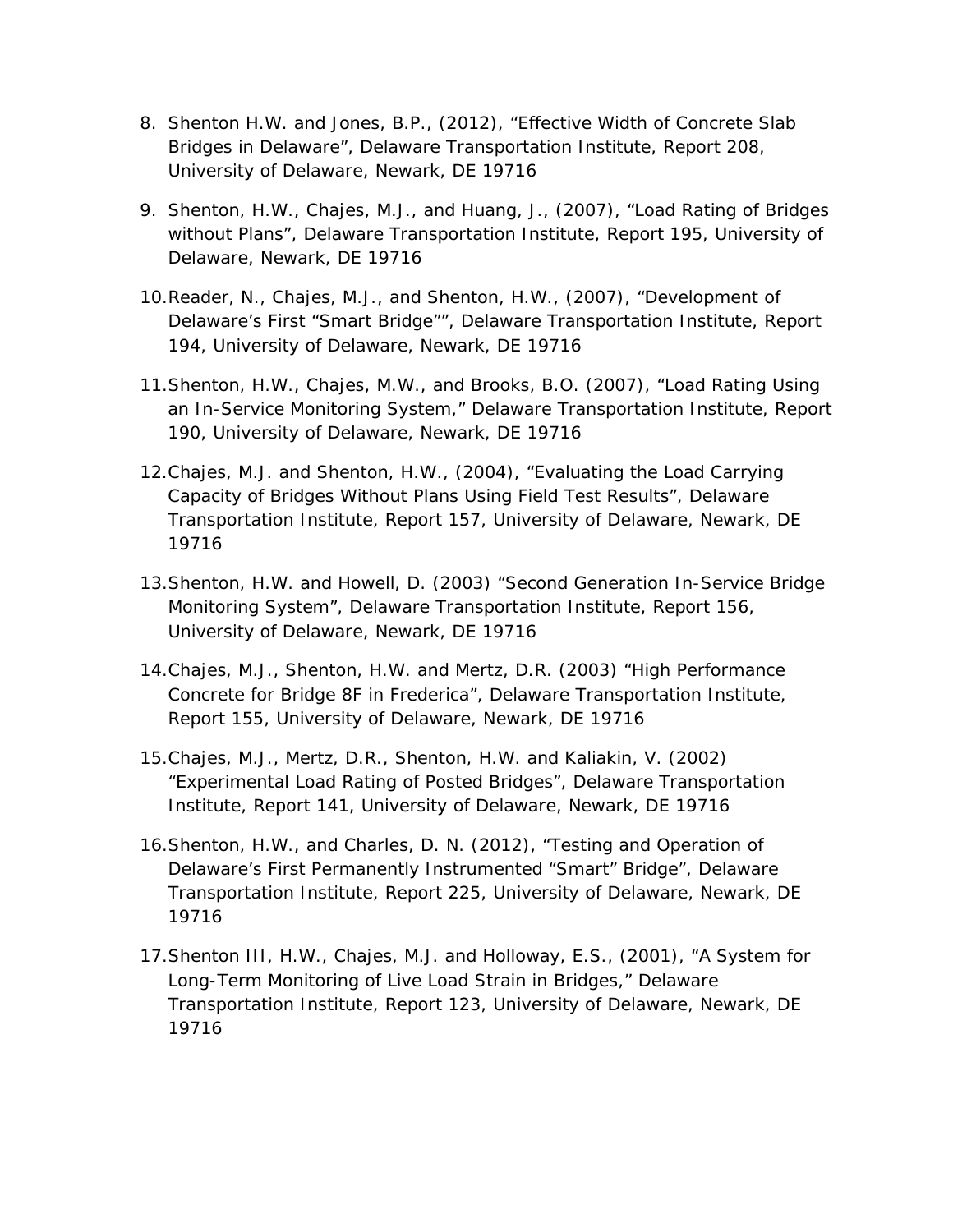- 18.Shenton III, H.W., (1996) "Guidelines for Prequalification, Prototype and Quality Control Testing of Seismic Isolation Systems," NISTIR 5800, 1996, National Institute of Standards and Technology, Gaithersburg, Maryland.
- 19.Shenton III, H.W., (1996) "Summary and Results of the NIST Workshop on Proposed Guidelines for Testing and Evaluation of Seismic Isolation Systems, July 25, 1994, San Francisco, California," NISTIR 5785, January 1996, National Institute of Standards and Technology, Gaithersburg, Maryland.
- 20.Shenton III, H.W. and Cassidy, M.M. (1995) "Field Evaluation of the System for Calibration of the Marshall Compaction Hammer," NISTIR 5553, February 1995, National Institute of Standards and Technology, Gaithersburg, Maryland.
- 21.Shenton III, H.W., (1994) "Draft Guidelines for Prequalification and Prototype Testing of Seismic Isolation Systems," NISTIR 5359, March 1994, National Institute of Standards and Technology, Gaithersburg, Maryland.
- 22.Shenton III, H.W., (1994) "Draft Guidelines for Quality Control Testing of Elastomeric Seismic Isolation Systems," NISTIR 5345, February 1994, National Institute of Standards and Technology, Gaithersburg, Maryland.
- 23.Shenton III, H.W., (1994) "Draft Guidelines for Quality Control Testing of Sliding Seismic Isolation Systems," NISTIR 5371, March 1994, National Institute of Standards and Technology, Gaithersburg, Maryland.
- 24.Shenton III, H.W., Cassidy, M.M., Spellerberg, P.A., Savage, D.A., (1994) "A System for Calibration of the Marshall Compaction Hammer," NISTIR 5338, January 1994, National Institute of Standards and Technology, Gaithersburg, Maryland.
- 25.Shenton III., H.W., Anderson, E.D., Gross, J.L, and Marshall, R.D., (1992) "The NIST Impact Test Facility," NISTIR 4896, January 1992, National Institute of Standards and Technology, Gaithersburg, Maryland.

# **INVITED PRESENTATIONS AND LECTURES**

- 1. "Structural Health Monitoring: Case of the Indian River Inlet Bridge," Portland State University, Dept. of Civil and Environmental Engineering, March 13, 2019
- 2. "Structural Health Monitoring: Case of the Indian River Inlet Bridge," Columbia University, Civil Engineering and Engineering Mechanics Department, November 28, 2017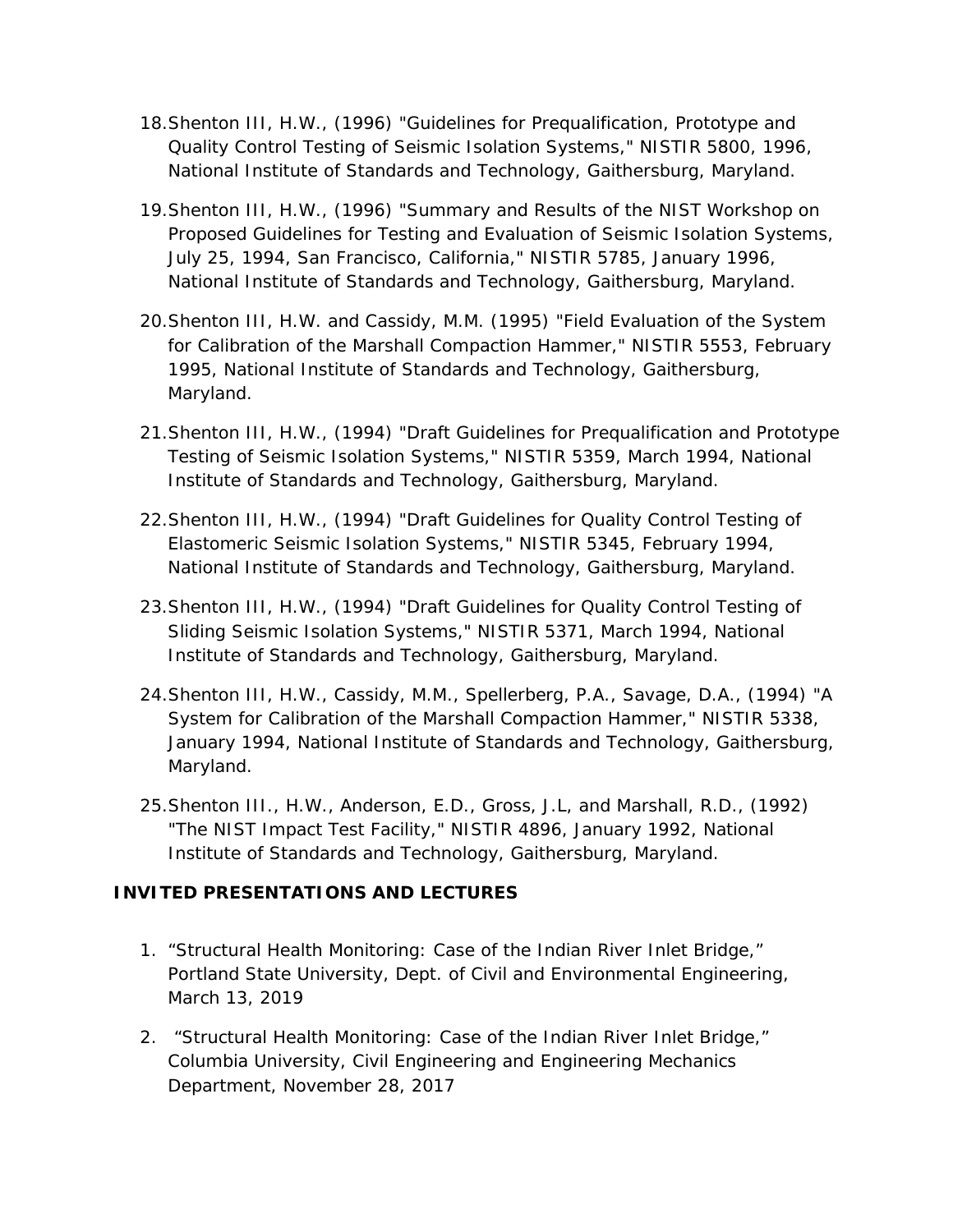- 3. "Structural Health Monitoring: Case of the Indian River Inlet Bridge," Northeastern University, Department of Civil and Environmental Engineering, Distinguished Lecture Series, October 24, 2016
- 4. "Structural Health Monitoring and Advanced Analysis of Bridges: A Pathway to Improved Performance," The Year in Infrastructure Conference 2016, London, England, November 2, 2016.
- 5. "Diagnostic Testing and In-Service Monitoring as a Means of Health Monitoring of Typical Highway Bridges," International Symposium on Structural Health Monitoring, Retrofit and Vibration Control National Chung Hsing University, Taichung, Taiwan, ROC, March 30, 2009

# **SPONSORED RESEARCH**

- "Synthesis of jointless bridge design and details," Center for Innovative Bridge Engineering (Delaware Department of Transportation) (2/21/20-6/30/21) \$69,294,
- PI Harry W. Shenton III, Co-PI's Monique Head and Michael Chajes "NCHRP 51-13: Load Rating Bridges and Culverts with Missing or Incomplete As-built Information," National Academy of Science (11/7/19-5/7/21) \$45,000, PI - Harry W. Shenton III, Co-PI Jovan Tatar.
- "Bridge Load Rating and Evaluation Using Digital Image Measurements," U.S. Dept. of Transportation, Penn State University Transportation Center (3/18/19-3/18/21), \$110,747 PI- Monique Head, Co-PI's, H. Shenton, M. Chajes, and D. Lattanzi (GMU).
- "Weathering Steel Performance Data Collection," U.S. Dept. of Transportation, Federal Highway Administration, (5/2018-5/2022) \$599,797, PI – Jennifer R. McConnell, Co-PI Harry W. Shenton III.
- "On-going Evaluation and Maintenance of the Indian River Inlet Bridge Structural Health Monitoring System," Center for Innovative Bridge Engineering (Delaware Department of Transportation) (5/5/14-9/30/16) \$62,500, PI - Michael J. Chajes, Co-PI Harry W. Shenton III.
- "Field Measurement of the Dynamic Impact Factor for Buried Culverts," Center for Innovative Bridge Engineering (Delaware Department of Transportation) (5/5/14- 9/30/16) \$74,135, PI-K. Manahiloh, Co-PI- Harry W. Shenton III.
- "Guidelines for maintaining small movement bridge expansion joints," National Academy of Sciences, (7/16/15-1/16/16), \$150,000, PI – Harry W. Shenton III, Co-PI's D. Mertz and P. Weykamp.
- "Impact factor for buried culverts," Center for Innovative Bridge Engineering (Delaware Department of Transportation) (12/16/14-12/15/15) \$66,848, PI- Harry W. Shenton III, Co-PI K. Manahiloh.
- "State-of-the-practice and performance of small movement expansion joints in the northeast," Michigan State University, (5/1/13-4/30/14), \$7,500, PI – Harry W. Shenton III.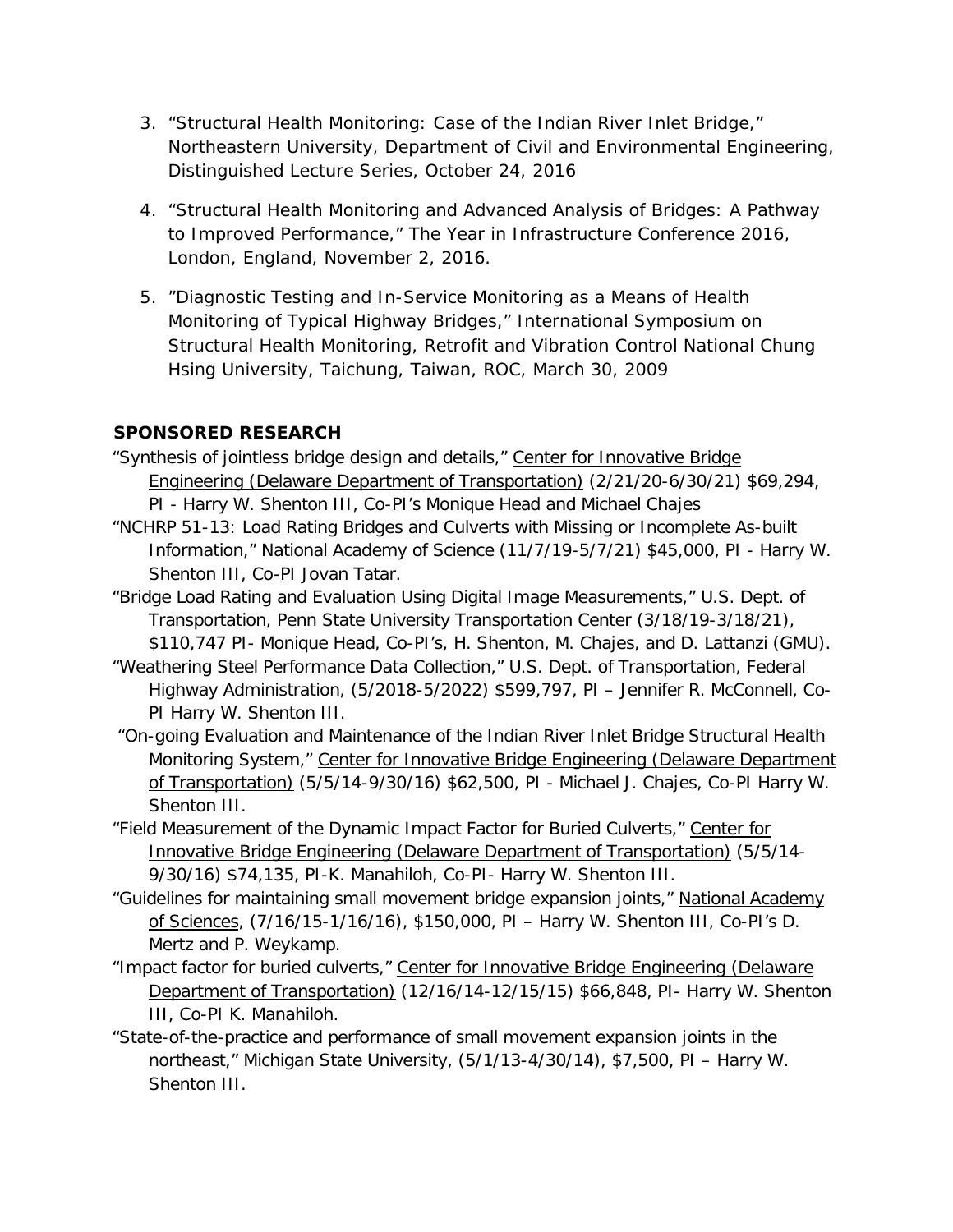- "Evaluation of unpainted weathering-steel highway bridge performance," Federal Highway Administration (sub-award through Rutgers University), (10/1/11-9/30/13), \$333,432, PI – Harry W. Shenton III, Co-PI's D. Mertz and J. McConnell.
- "GAANN: Research and Teaching Training in Transportation Infrastructure Engineering an Area of National Need," U.S. Department of Education, (8/15/09-8/14/12) \$653,280, PI- Harry W. Shenton III, Co-PI Sue McNeil.
- "Field Testing and FEM of the Rt. 141 Newport Viaduct," Center for Innovative Bridge Engineering (Delaware Department of Transportation) (3/09-12/10) \$175,412, PI - Michael J. Chajes, Co-PI- Harry W. Shenton III, Co-PI Dennis R. Mertz, Co-PI Jennifer **McConnell**
- "Testing and Operation of Delaware's First "Smart Bridge","Center for Innovative Bridge Engineering (Delaware Department of Transportation) (9/09-8/11) \$56,646, PI-Harry W. Shenton III, Co-PI Michael J. Chajes.
- "Instrumentation and monitoring of the Indian River Inlet Bridge," Delaware Department of Transportation, (8/12/09-6/30/14), \$1,917,671, PI- Harry W. Shenton III, Co-PI Michael J. Chajes.
- "In-service monitoring for improved maintenance and management of DelDOT bridges (Phase III)," Center for Innovative Bridge Engineering (Delaware Department of Transportation) (9/09-8/11) \$49,862, PI- Harry W. Shenton III
- "Historic Resiliency of Bridges on the BOSFOLK Corridor," University Transportation Center (9/09-8/10) \$33,160, PI - Harry W. Shenton III.
- "Bridge Management Using I-Service Data (Phase II)," Center for Innovative Bridge Engineering (Delaware Department of Transportation) (7/07-6/08) \$53,908, PI-Harry W. Shenton III, Co-PI Michael J. Chajes.
- "Calibrated Video System for Traffic Speed and Vehicle Identification," Delaware Center for Transportation (Delaware Department of Transportation) (7/07-6/08) \$20,000, PI- Jack Puleo, Co-PI - Harry W. Shenton III.
- "Bridge Management Using In-Service Data," Center for Innovative Bridge Engineering (Delaware Department of Transportation) (7/05-6/07) \$58,229, PI- Michael J. Chajes, Co-PI Harry W. Shenton III.
- "Instrumentation and Monitoring of the Indian River Inlet Bridge: Phase I" Delaware
- Department of Transportation (9/05-8/07) PI Michael Chajes, Co-PI Dov Leshchinsky, and Co-Inv. Harry Shenton III

"Development of a Comprehensive Workplan for FHWA's Long–Term Bridge Performance (LTBP) Program" (7/05-6/09) \$330,000 PI - Michael Chajes , Co-PI Dennis Mertz, Co-Inv.

- Nii Attoh-Okine, Co-Inv. Sue McNeil, Co-Inv. Jennifer Righman, and Co-Inv. Harry Shenton III
- "Bio-based Composite Panels For Residential Construction," National Science Foundation, (9/03-8/06) \$299,698, PI- Harry W. Shenton III, Co-PI Richard P. Wool.
- "Using Viscoelastic Material to Reduce the Dynamic Response of Woodframe Structures," National Science Foundation (sub-award through Villanova Univ.) (6/03-5/06) \$85,103, PI- Harry W. Shenton III.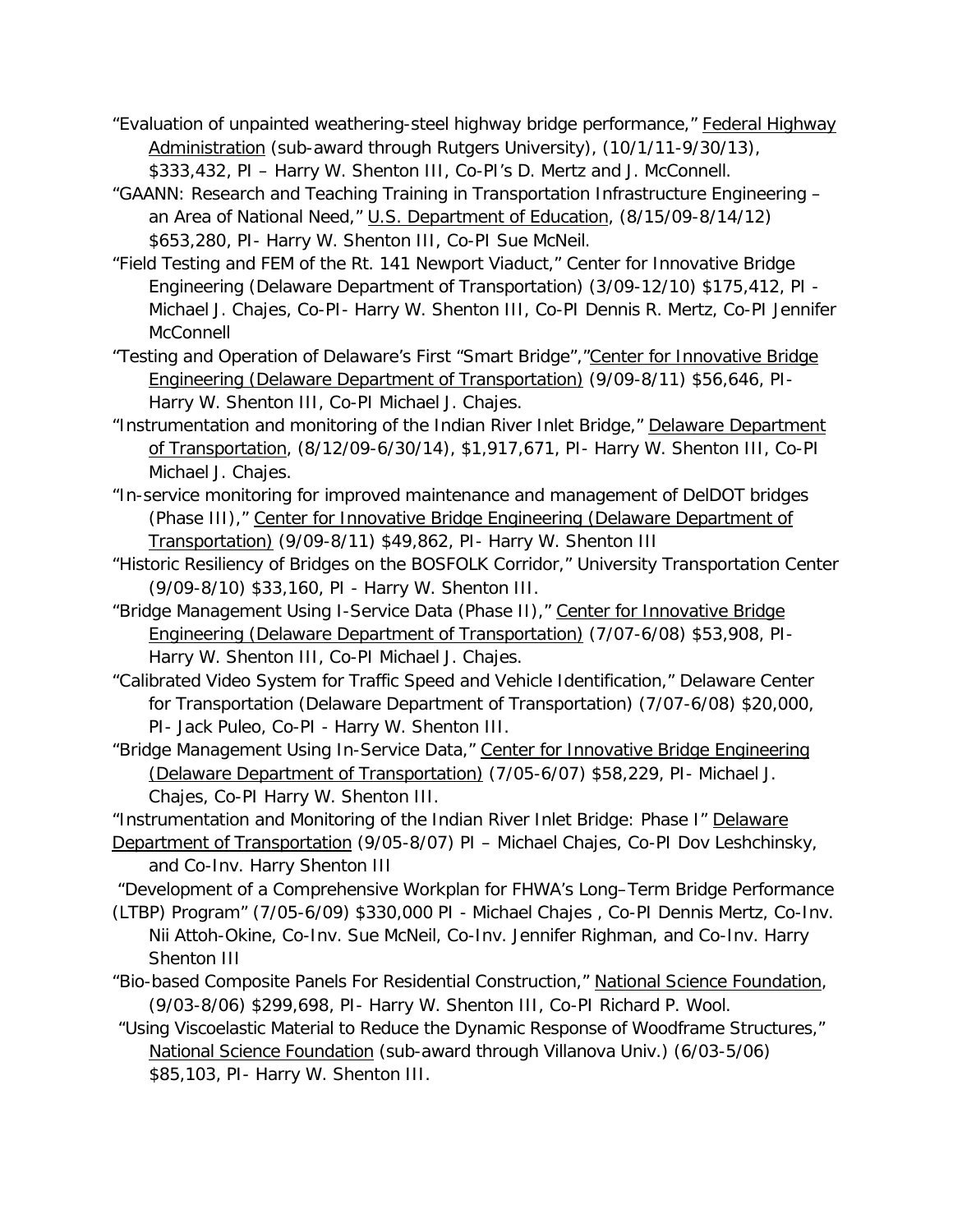- "Load Rating of Bridges Without Plans: Phase II," Center for Innovative Bridge Engineering (Delaware Department of Transportation) (9/02-8/04) \$40,000, PI- Harry W. Shenton III, Co-PI Michael J. Chajes.
- "MMFX Rebar Evaluation for I-95 Service Road Bridge 1-712-B," Center for Innovative Bridge Engineering (Delaware Department of Transportation) (9/02-8/04) \$99,286, PI- Michael J. Chajes, Co-PI's Harry W. Shenton III and R. Hunsperger.

"Development of Delaware's First "Smart Bridge," Center for Innovative Bridge Engineering (Delaware Department of Transportation) (9/02-8/04) \$78,306, PI – Michael J. Chajes, Co-PI's, Harry W Shenton III, B. Bhattacharya and J. Sun.

- "Stainless Clad Rebar and CFRP Rehab Evaluation for Bridge 1-119," Center for Innovative Bridge Engineering (Delaware Department of Transportation) (9/02-8/04) \$59,140, PI- Michael J. Chajes, Co-PI's Harry W. Shenton III, B. Bhattacharya and R. Hunsperger.
- "Travel Grant to Attend the Advances in Building Technology Conference," National Science Foundation (09/02-06/03) \$24,100. PI – Harry W. Shenton III
- "An Advanced All Natural Composite Roof for Residential Construction," National Science Foundation (10/01-9/04) \$150,000, PI- Harry W. Shenton III, Co-PI Richard P. Wool.
- "Load Testing and Post-Repair Evaluation of CFRP Repaired Bridge 1-026", Delaware Transportation Institute (Delaware Department of Transportation) (2001-2003) \$28,658, PI – Michael J. Chajes, Co-PI Harry W. Shenton III.
- "Affect of Vertical Load on the Cyclic Lateral Load Response of Wood Frame Shear Walls," U.S. Department of Agriculture (12/00-11/03) \$95,429, PI- Harry W. Shenton III.
- "Structural Health Monitoring for Delaware's Transportation Infrastructure," Delaware Department of Transportation (9/00-8/02) \$25,000, PI- Harry W. Shenton III.
- "Newark Airport Monorail," HDR Consulting Engineers, (5/00-12/00) \$224,499, PI's Michael J. Chajes and Dennis R. Mertz, Co-PI Harry W. Shenton III.
- "NSF CAREER: New Concepts in Long-Term Structural Health Monitoring," National Science Foundation (7/99-6/04) \$225,000, PI- Harry W. Shenton III.
- "High-Performance Concrete for Bridge 8F in Frederica, Delaware," Federal Highway Administration (7/99-6/02) \$99,969, PI's - Kevin J. Folliard and Michael J. Chajes, Co-PI's Harry W. Shenton III, Dennis R. Mertz and Jack Gillespie.
- "Load Rating of Arches," Delaware Transportation Institute (Delaware Department of Transportation) (7/99-6/01) \$37,721, Co-PI's Michael J. Chajes and Harry W. Shenton III.
- "A System for Long-Term Monitoring of an Advanced Polymer Composite Bridge," National Science Foundation (1/99-1/00) \$60,640, PI- Harry W. Shenton III, Co-PI's Michael J. Chajes, Dennis R. Mertz and Jack Gillespie.
- "Bridge Load Testing," Delaware Transportation Institute (Delaware Department of Transportation) (11/98-6/00) \$41,544, Co-PI's Michael J. Chajes and Harry W. Shenton III.
- "Field Implementation of a System for Long-Term Monitoring of Bridges," Delaware Transportation Institute (Delaware Department of Transportation) (7/98-6/00) \$34,472, PI- Harry W. Shenton III, Co-PI Michael J. Chajes.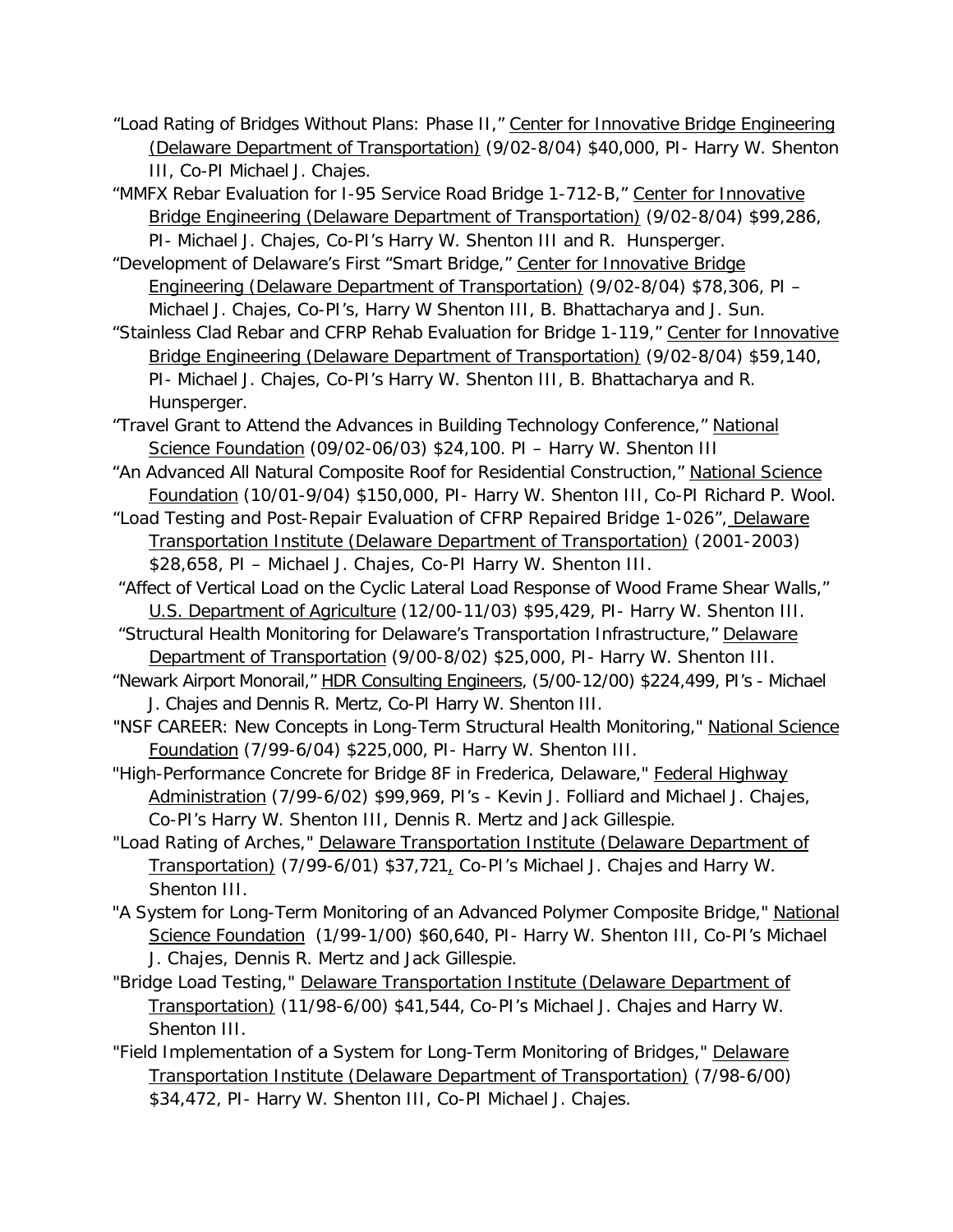- "Non-destructive Evaluation of Bridges Through Long-Term Monitoring," Delaware Transportation Institute (Delaware Department of Transportation) (7/97-6/99) \$36,955, PI- Harry W. Shenton III, Co-PI Michael J. Chajes.
- "Load Rating Bridges That Have No Structural Plans and Bridges That Are Highly Skewed," Delaware Transportation Institute (Delaware Department of Transportation) (7/96- 6/98) \$38,672, Co-PI's Michael Chajes and Harry W. Shenton III.
- "Proposal to the Bridge Grid Manufacturer's Association," sponsored by IKG Industries and the Delaware Research Partnership (7/96-6/99) \$200,000, PI's - Dennis R. Mertz and Michael J. Chajes, Co-PI's Victor Kaliakin and Harry W. Shenton III.
- "Proposal to Monitor the Magazine Ditch and New Castle Avenue Bridges," Delaware Department of Transportation and the Federal Highway Administration, \$100,000, Co-PI's Michael Chajes, Jack Gillespie, Dennis Mertz and Harry W. Shenton III.
- "System Identification Based on Distribution of Extrema," University of Delaware Research Foundation (7/96-6/97) \$29,970, PI- Harry W. Shenton III.
- "Passive Energy Dissipation Systems in Wood Frames Structures for Improved Seismic and Wind Response," U.S. Department of Agriculture NRICGP (9/95-8/98) \$102,000, PI- Harry W. Shenton III.
- "Experimental Load Rating of Bridges," Delaware Transportation Institute (Delaware Department of Transportation) (7/95-6/97) \$37,474, PI - Michael J. Chajes, Co-PI's Dennis R. Mertz, Victor Kaliakin and Harry W. Shenton III.
- "Development of Guidelines for Testing Seismic Isolation Systems," National Institute of Standards and Technology (12/94-7/96) \$18,230, PI- Harry W. Shenton III.

# **RESEARCH SUPERVISION**

*Doctoral Students:*

- Jain Chen, *Structural Health Monitoring of the Indian River Inlet Bridge*, co-advise with M. Chajes
- Christos Aloupis, *Structural Health Monitoring of the Indian River Inlet Bridge*, coadvise with M. Chajes
- Hadi Al-Khateeb, *Structural Health Monitoring of the Indian River Inlet Bridge*, coadvise with M. Chajes, Summer 2016.
- Patrick Carson, *Evolving and Confirming Estimated Parameters Based on Structural Health Monitoring Data*, Spring, 2011
- Jun Huang, *Evaluating Bridge Performance: Load Rating Bridges Without Plans and Experimental Displacement Influences Lines*, Winter 2007
- Bo Hu, *Bio-based Composite Sandwich Panel for Residential Construction*, Spring 2006
- Ling Zhao, *Structural Health Monitoring and Damage Identification Using Best Approximation Dead Load Stress Redistribution*, Fall 2004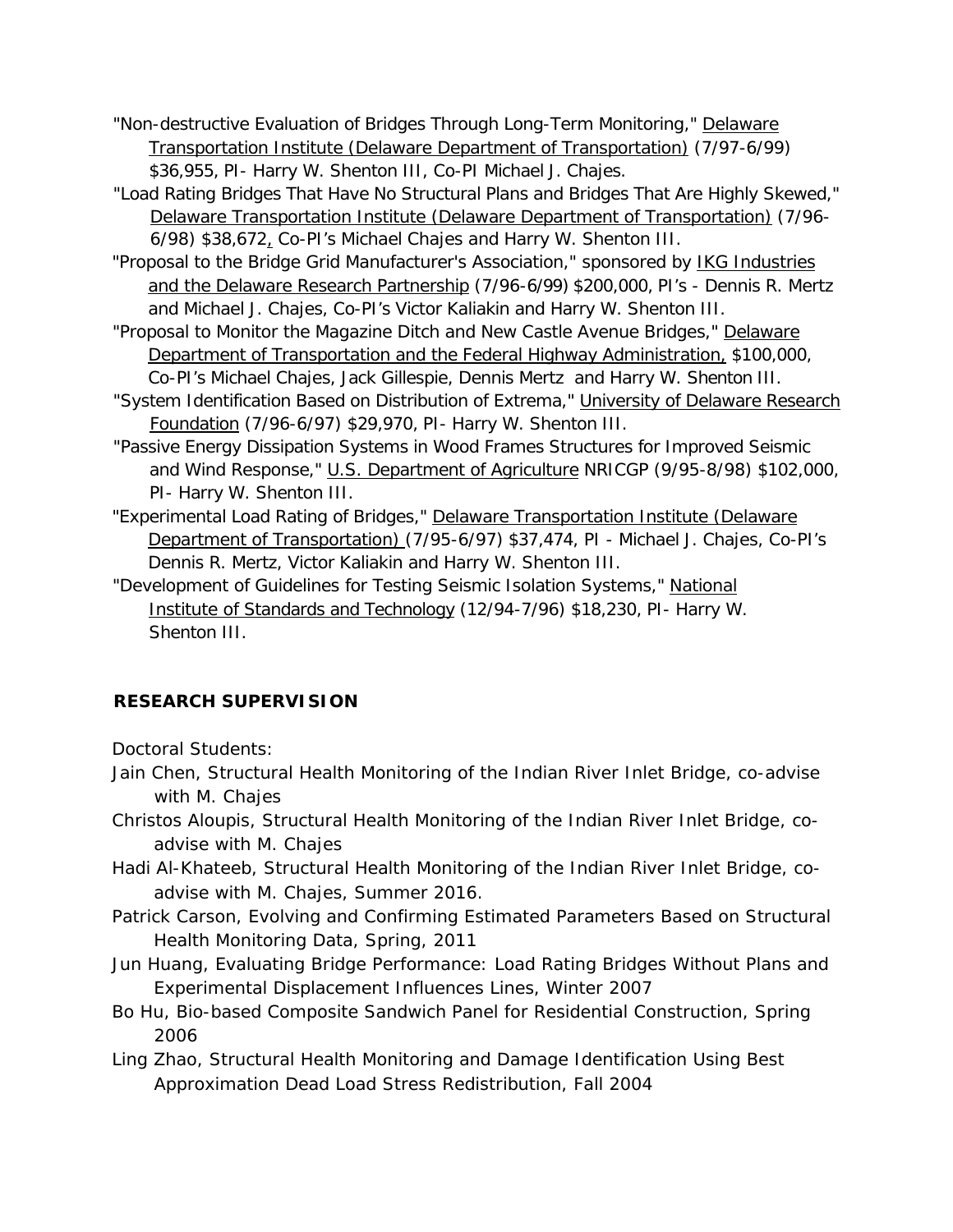- Xiaofeng Hu, *Structural Damage Identification Based on Static Dead Load Strain Measurements*, Fall 2002
- David D. Dinehart, *The Dynamic Behavior of Wood-Framed Shear Walls with Passive Energy Dissipation Devices*, Summer 1998

*Masters Students:*

- Francis P. Hampton, *Analysis of Isolated Elevated Water Tanks,* Summer 1998
- Timothy Elliott, *A Viscoelastic Model for the Cyclic Response of Nailed Wood Connections,* Spring 1999
- Eric Holloway, *A System for Long-Term Monitoring of Bridges,* co-adviser, Spring 1999
- Haoxiong Huang, *Analysis and Testing of a Highly Skewed Bridge,* co-adviser*, Spring 1999*
- Eric Thompson, *Evaluating the Load Carrying Capacity of Bridges Without Plans Using Field Test Results*, co-adviser, Fall 1999
- Degang Li, *Evaluating the Performance of an HPC Bridge*, co-advisor, Summer 2001
- William L. Johnson, IV, *Long-term Structural Health Monitoring of Polymer Composite Bridges*, co-advisor, Summer 2001,
- Monique C. Hite, *Modeling the Nonlinear Behavior of Wood Frame Shear Walls*, Spring 2002
- Daniel A. Howell, *Development of a Wireless In-service Bridge Monitoring System*, Spring 2003
- Adrienne R. Johnston, *Response of Wood Frame Shear Walls with Applied Lateral Load*, Spring 2005
- Brianna Brookes, *Bridge Management Using In-Service Data*, co-advisor, Spring 2007

Michael Rakowski, *Bridge Evaluation Using In-Service and Weigh-In-Motion Data*, co-advisor, Spring 2008

Robert Natalie, *Further Development of Delaware's First Permanently Instrumented Bridge*, Spring 2008

Daniel Kucz, *Analysis of Distortion-Induced Fatigue Cracking in a Steel Trapezoidal Box Girder Bridge*, Spring 2009

- James Quigley, *Analysis of Distortion Induced Fatigue Cracking of a Trapezoidal Steel Box Girder Bridge Including Retrofit Investigation*, Spring 2009
- Kevin Connor, *Comparison of Historical In-Service Monitoring Data for Improved Maintenance and Management of Bridges*, Spring, 2011

Douglas N. Charles, *Testing and Operation of Delaware's First Permanently Instrumented* "Smart" Bridge, Spring 2011

Brian P. Jones, *Evaluation of the AASHTO Effective Width Equation in Concrete Slab Bridges in Delaware*, Summer, 2011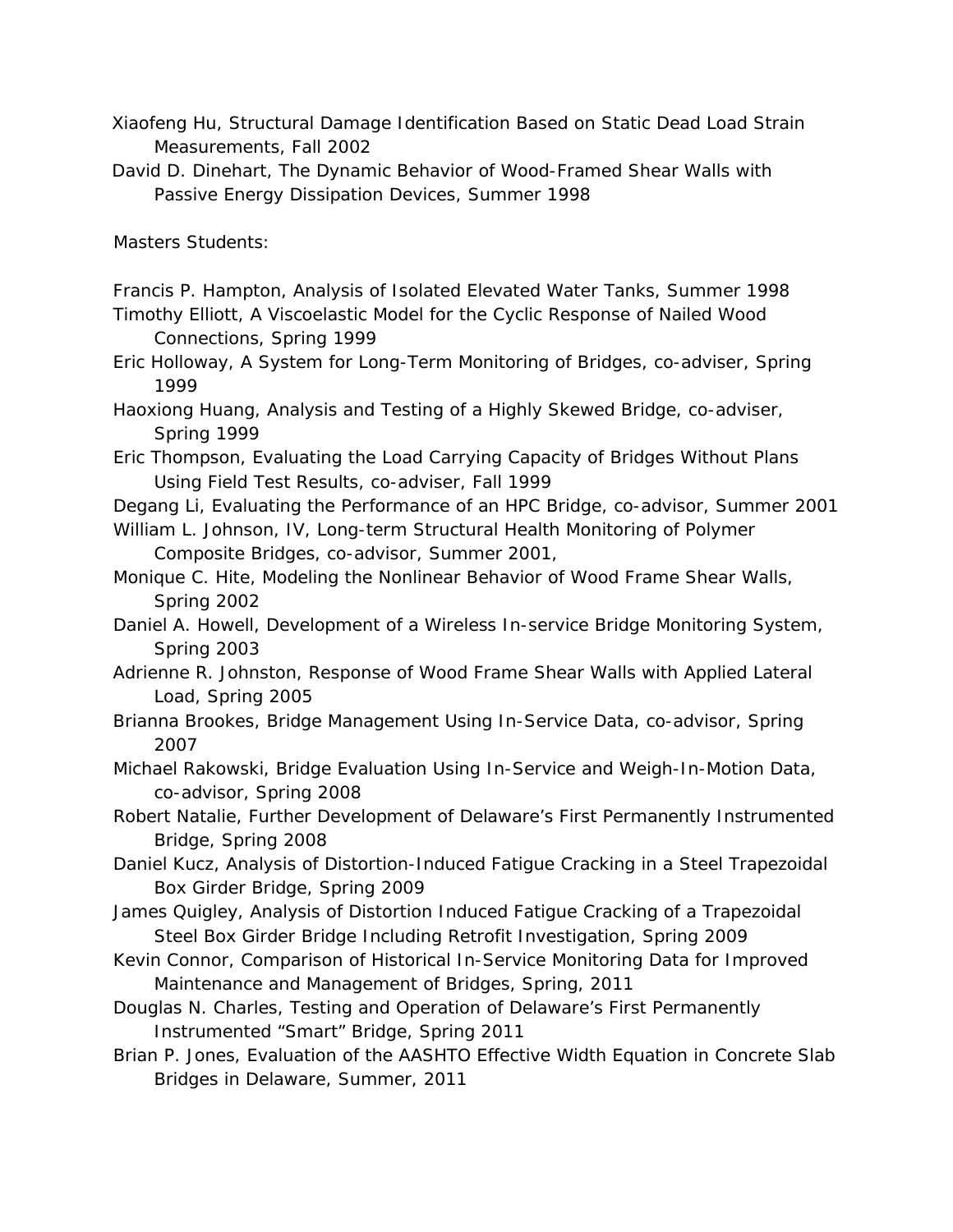- Jose Soto Fuentes, *Fatigue life Analysis of a Steel Trapezoidal Box Girder Bridge Using Measured Strains*, Spring 2011
- Kent Davidson, *Estimation of Tension in Stay Cables at the Indian River Inlet Bridge Using Frequency Based Methods*, Summer 2013.
- Mathew Sparacino, *The Tensile Performance of Closed Cell Foam Expansion Joints: A Study of the Deleterious Effects of Compression Set*, Spring 2016
- Andrew Wells, *Analytical and Experimental Investigation of Dynamic Amplication Factor for the Load Rating of Reinforced Concrete Box Culverts*, May 2016.
- Shaymaa Khudhair Obayes, *The Indian River Inlet Cable Stayed Bridge: The Effect of Wind Speed and Direction on Estimates of Stay Cable Forces*, Summer 2017
- Cortney Natalicchio, Model Calibration of the Indian River Inlet Bridge Using Structural Health Monitoring Strain Data, Spring, 2018

*Undergraduate Senior Theses:*

- Peter K. Dean, *Experimental Investigation of the Effect of Vertical Load on the Capacity of Wood Frame Shear Walls*, Spring 2003
- Andrew Conklin, *Testing and Analysis of Bio-Based Composite Panels*, Spring 2005 Timothy Strickland, *Thermal and Creep Behavior of Bio-based Composites*, Spring 2007

| Term             | <b>Course Number</b> | <b>Course Title</b>                    |
|------------------|----------------------|----------------------------------------|
| <b>Fall 1994</b> | <b>CIEG311</b>       | Dynamics                               |
| Spring 1995      | <b>CIEG667</b>       | Experimental Methods in Structural     |
|                  |                      | <b>Dynamics</b>                        |
| <b>Fall 1995</b> | <b>CIEG311</b>       | <b>Dynamics</b>                        |
|                  | CIEG411/611          | <b>Structural Dynamics Design</b>      |
| Spring 1996      | <b>CIEG811</b>       | Advanced Structural Dynamics Design    |
| <b>Fall 1996</b> | <b>CIEG311</b>       | Dynamics                               |
|                  | CIEG411/611          | <b>Structural Dynamics Design</b>      |
| Spring 1997      | <b>CIEG667</b>       | Experimental Methods in Structural     |
|                  |                      | Dynamics                               |
| <b>Fall 1997</b> | <b>CIEG311</b>       | <b>Dynamics</b>                        |
|                  | CIEG411/611          | <b>Structural Dynamics Design</b>      |
| Spring 1998      | <b>CIEG213</b>       | Strength of Materials Laboratory       |
|                  | <b>CIEG212</b>       | Strength of Materials (co-taught w/V.  |
|                  |                      | Kaliakin)                              |
| <b>Fall 1998</b> | <b>CIEG311</b>       | Dynamics                               |
| Spring 1999      | <b>CIEG213</b>       | Strength of Materials Laboratory       |
|                  | <b>CIEG667</b>       | <b>Advanced Mechanics of Materials</b> |
| Fall 1999        | <b>CIEG311</b>       | Dynamics                               |

### **COURSES TAUGHT**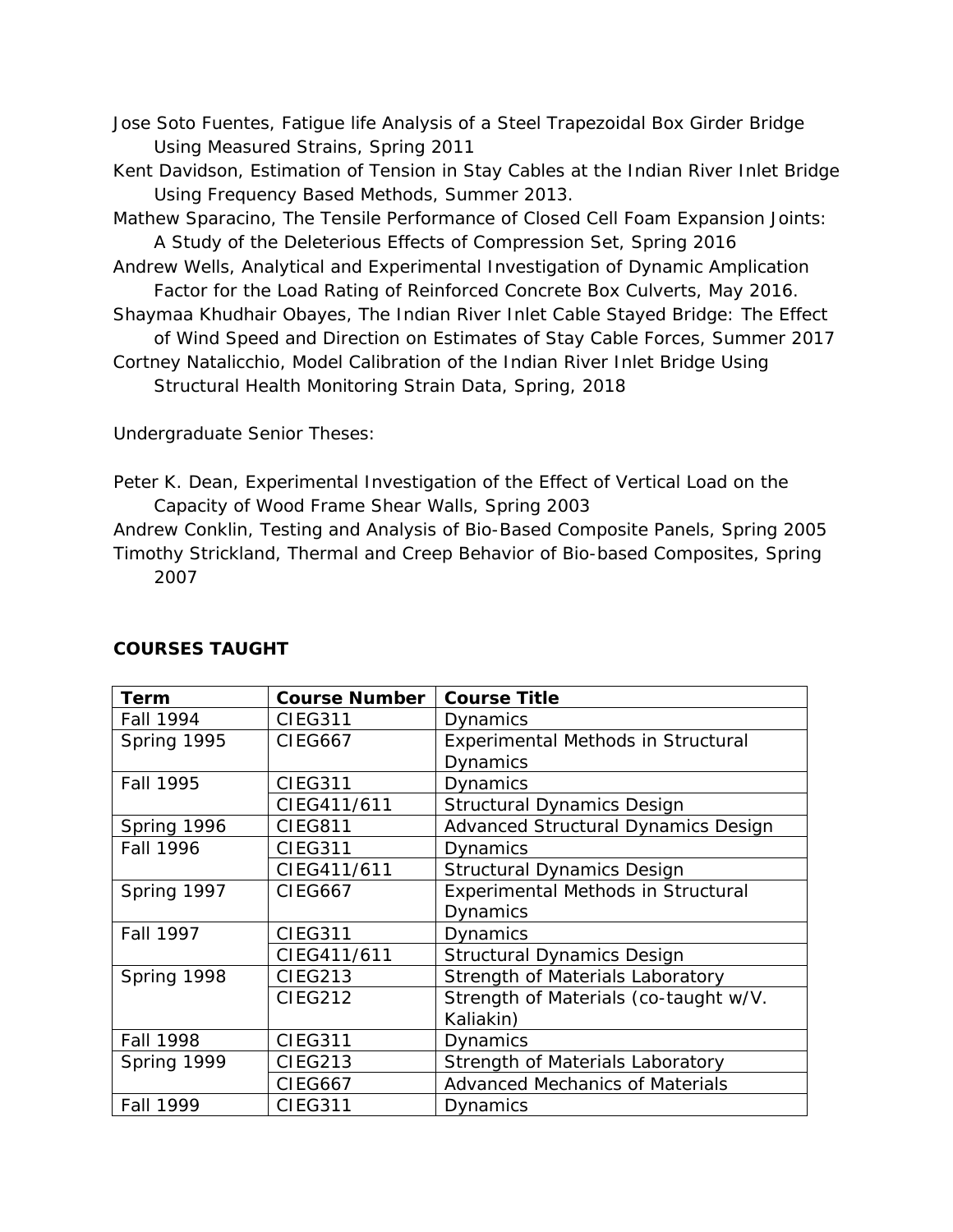|                  | CIEG411/611    | <b>Structural Dynamics Design</b>      |
|------------------|----------------|----------------------------------------|
| Spring 2000      | <b>CIEG667</b> | <b>Advanced Mechanics of Materials</b> |
|                  | CIEG611??      | Structural Dynamics Design ??          |
| <b>Fall 2000</b> | <b>CIEG311</b> | Dynamics                               |
| Spring 2001      | <b>CIEG612</b> | Advanced Mechanics of Materials        |
| <b>Fall 2001</b> | <b>CIEG311</b> | Dynamics                               |
|                  | CIEG411/611    | <b>Structural Dynamics Design</b>      |
| Spring 2002      | <b>CIEG212</b> | <b>Solid Mechanics</b>                 |
| <b>Fall 2002</b> | <b>CIEG612</b> | <b>Advanced Mechanics of Materials</b> |
| Spring 2003      | <b>CIEG311</b> | Dynamics                               |
| <b>Fall 2003</b> | CIEG411/611    | <b>Structural Dynamics Design</b>      |
| Spring 2004      | <b>CIEG311</b> | Dynamics                               |
|                  | <b>CIEG811</b> | Advanced Structural Dynamics Design    |
| <b>Fall 2004</b> | Sabbatical     |                                        |
| Spring 2005      | <b>CIEG311</b> | <b>Dynamics</b>                        |
| <b>Fall 2005</b> | CIEG411/611    | <b>Structural Dynamics Design</b>      |
| Spring 2006      | <b>CIEG311</b> | Dynamics                               |
| Fall 2006        | <b>CIEG611</b> | Structural Dynamics Design (distance)  |
|                  | <b>CIEG612</b> | <b>Advanced Mechanics of Materials</b> |
| Winter 2007      | <b>CIEG212</b> | Solid Mechanics                        |
| Spring 2007      | <b>CIEG311</b> | Dynamics                               |
| <b>Fall 2007</b> | <b>CIEG611</b> | <b>Structural Dynamics Design</b>      |
| Winter 2008      | <b>CIEG611</b> | <b>Structural Dynamics Design</b>      |
|                  | <b>CIEG212</b> | Solid Mechanics (study abroad)         |
| Spring 2008      | <b>CIEG167</b> | Freshman Design (co-taught)            |
|                  | <b>CIEG311</b> | Dynamics                               |
|                  | <b>CIEG612</b> | <b>Advanced Mechanics of Materials</b> |
|                  |                | (distance)                             |
|                  | <b>CIEG865</b> | Seminar                                |
| <b>Fall 2008</b> | <b>CIEG612</b> | <b>Advanced Mechanics of Materials</b> |
|                  | <b>CIEG865</b> | Seminar                                |
| Winter 2009      | <b>CIEG212</b> | Solid Mechanics (study abroad)         |
| Spring 2009      | <b>CIEG311</b> | <b>Dynamics</b>                        |
|                  | <b>CIEG865</b> | Seminar                                |
| Fall 2009        | <b>CIEG611</b> | <b>Structural Dynamics Design</b>      |
| Spring 2010      | <b>CIEG311</b> | Dynamics                               |
|                  | <b>CIEG865</b> | Seminar                                |
| <b>Fall 2010</b> | <b>CIEG612</b> | <b>Advanced Mechanics of Materials</b> |
|                  | EGGG101        | Introduction to Engineering            |
|                  | <b>CIEG611</b> | Structural Dynamics Design (distance)  |
| Spring 2011      | <b>CIEG311</b> | Dynamics                               |
| <b>Fall 2011</b> | <b>CIEG611</b> | <b>Structural Dynamics Design</b>      |
|                  | EGGG101        | Introduction to Engineering (CEE       |
|                  |                | coordinator)                           |
| Spring 2011      | <b>CIEG311</b> | Dynamics                               |
| <b>Fall 2011</b> | <b>CIEG611</b> | <b>Structural Dynamics Design</b>      |
| Spring 2012      | <b>CIEG311</b> | <b>Dynamics</b>                        |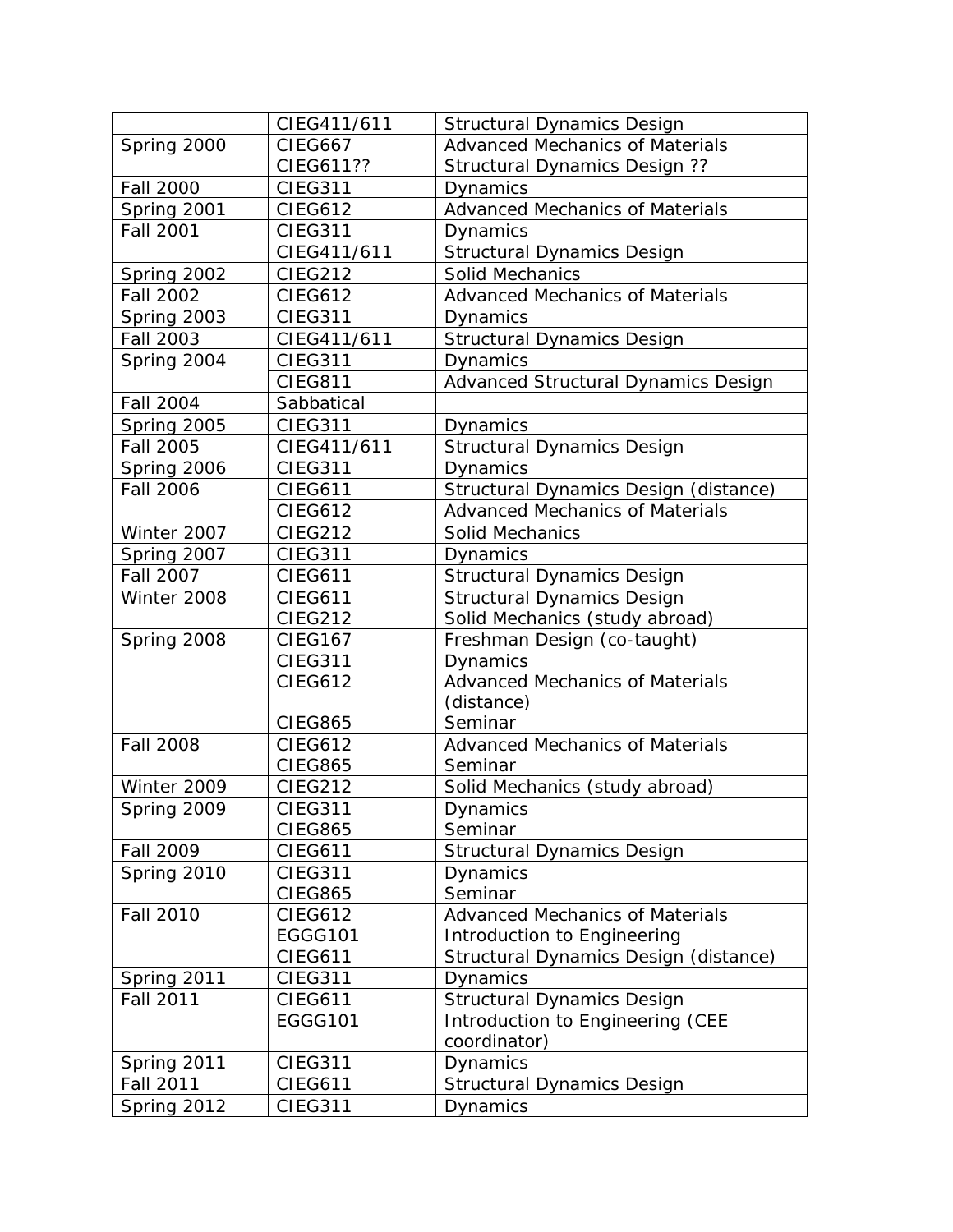|                  | <b>CIEG612</b> | Advanced Mechanics of Materials        |
|------------------|----------------|----------------------------------------|
|                  |                | (distance)                             |
|                  | <b>CIEG865</b> | Seminar - Research Methods             |
| <b>Fall 2012</b> | <b>CIEG811</b> | <b>Advanced Structural Dynamics</b>    |
| Spring 2013      | <b>CIEG311</b> | Dynamics                               |
| Fall 2013        | <b>CIEG612</b> | <b>Advanced Mechanics of Materials</b> |
|                  | <b>CIEG865</b> | Seminar - Research Methods             |
| Spring 2014      | <b>CIEG311</b> | Dynamics                               |
| Fall 2014        | <b>CIEG611</b> | <b>Structural Dynamics Design</b>      |
| Spring 2015      | <b>CIEG311</b> | Dynamics                               |
| Fall 2015        | <b>CIEG612</b> | <b>Advanced Mechanics of Materials</b> |
| Spring 2016      | <b>CIEG311</b> | Dynamics                               |
| <b>Fall 2016</b> | <b>CIEG611</b> | <b>Structural Dynamics Design</b>      |
| Spring 2017      | <b>CIEG311</b> | Dynamics                               |
| Fall 2017        | <b>CIEG612</b> | <b>Advanced Mechanics of Materials</b> |
| Spring 2018      | <b>CIEG311</b> | Dynamics                               |
| <b>Fall 2018</b> |                | Sabbatical                             |
| Spring 2019      |                | Sabbatical                             |
| <b>Fall 2019</b> | <b>CIEG612</b> | <b>Advanced Mechanics of Materials</b> |
| Spring 2020      | <b>CIEG311</b> | Dynamics                               |

# **OTHER TEACHING ACTIVITIES**

*Judge, Mechanical Engineering Senior Design Course, 2014, 2016*

*Judge, Bentley Systems Inc, Student Design Competition, 2013*

- *Course Instructor, "Maintaining our Nation's Bridge Inventory: A Short Course on Diagnostic Bridge Testing,"* Chicago, Illinois, March, 2012
- *Coordinator and Instructor, "Maintaining our Nation's Bridge Inventory: A Short Course on Diagnostic Bridge Testing,"* Vancouver, BC, April 2008

*Faculty Director – Study Abroad, Greece CIEG2008 & CIEG2009,* Developed and directed the first ever study abroad program out of CEE in Winter 2008, teaching CIEG212 in Greece. Taught it for the second time in 2009.

- *Instructor,* The Johns Hopkins University, Part Time Programs in Engineering and Applied Science
- *Fellow,* University Institute for Transforming Undergraduate Education (1997, 2001)
- *Instructor,* EIT Review Session sponsored by Chi Epsilon
- *Participant,* John Wiley and Sons focus group on software materials as teaching aides
- *Consultant,* civil engineering application material for *Physics,* by Ohanian, Norton Publishing.
- *Speaker,* Engineering Concepts to Enhance High School Curricula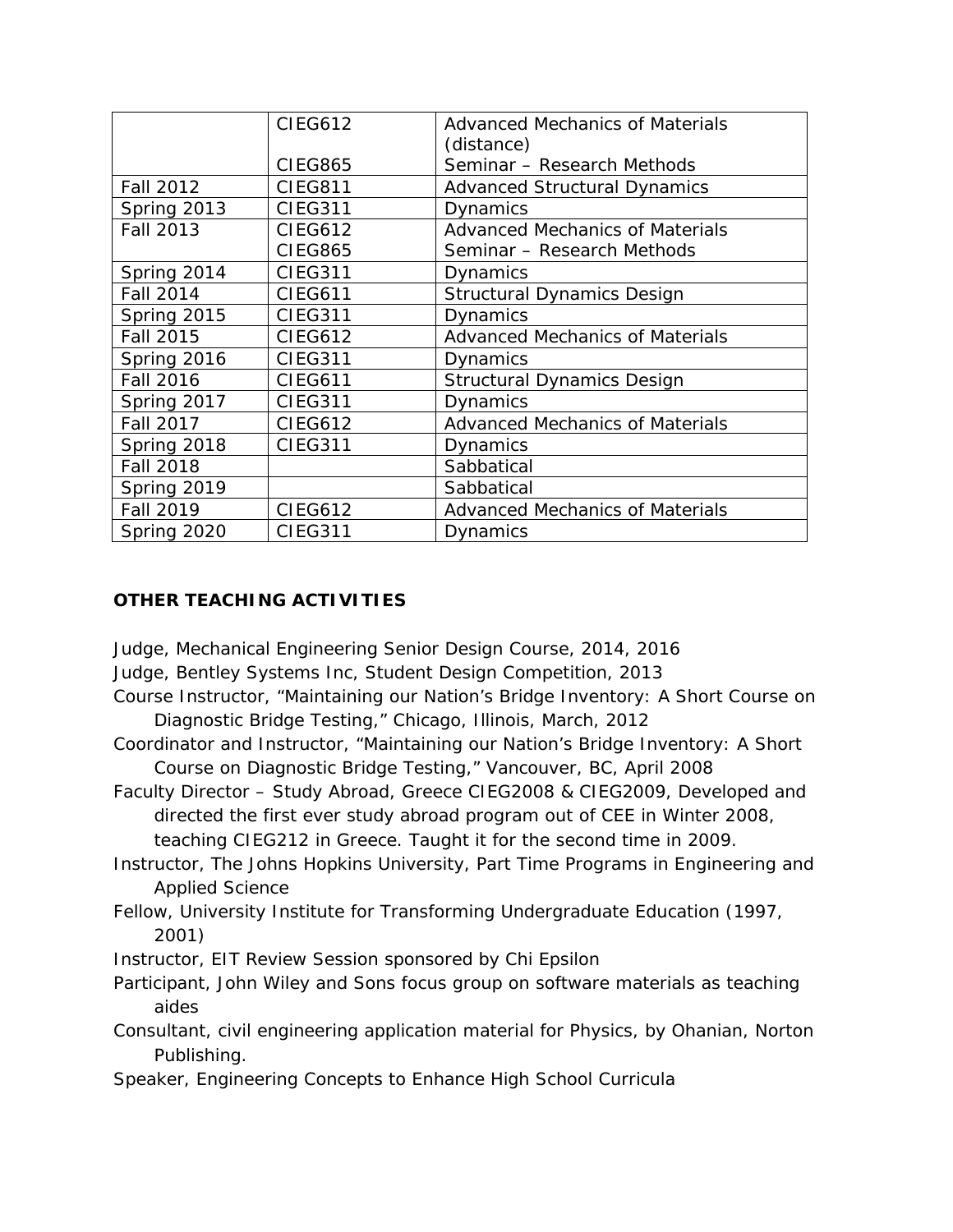*Participant,* National Conference on Outcomes Assessment for Engineering **Education** 

# **PROFESSIONAL COMMITTEES/SERVICE**

*National Judge, ACEC Competition for Outstanding Projects, 2018, 2019, 2020 State Judge, ACEC Competition for Outstanding Delaware Projects, 2009 Chair, Executive Committee, Technical Activities Division, Structural Engineering Institute, ASCE (Oct 2019 – present) Vice Chair, Executive Committee, Technical Activities Division, Structural Engineering Institute, ASCE (Oct 2018 – September 2019) Secretary, Executive Committee, Technical Activities Division, Structural Engineering Institute, ASCE (Oct 2017 – September 2018) Member, Executive Committee, Technical Activities Division, Structural Engineering Institute, ASCE (Oct 2016 – September 2017) Member, ASCE Structural Engineering Institute, Congress Committee (June 2016 – present) External Evaluator, University of Massachusetts Lowell, Department of Civil Engineering, 2015 Member, Federal Highway Administration, Bridge Preservation Expert Task Group, (2016 – present) Member, Federal Highway Administration, Virtual Team on Structural Health Monitoring of Bridges '04 Academic Director, TSP2 Northeast Bridge Preservation Partnership (2011 – present) Member, Journal of Civil Structural Health Monitoring Mufti Best Paper Award Selection Committee, 2013 & 2017 Member, International Scientific Committee* – 7<sup>th</sup> International Conference on Structural Health Monitoring of Intelligent Infrastructure, Torino, Italy, Jul 1-3, 2015 *Member, Conference Organizing Committee* – Structural Materials Technology (SMT): NDE/NDT for Highways and Bridges 2006 *Member, Conference Organizing Committee* – Structural Materials Technology (SMT): NDE/NDT for Highways and Bridges 2004 *Council Member,* International Society for Structural Health Monitoring of Intelligent Infrastructure '04, (*Chair, working group on Technology Transfer*) *Member*, North American Organizing Committee, ISHMII-2 Conference

- *Organizer*, ISHMII Short Course on Structural Health Monitoring, November 15, 2005, Shenzen, China
- *Chairman,* ASCE Standards Committee for Testing of Base Isolation Systems *Chair,* ASCE Technical Administrative Committee on Performance of Structures

*(2012-2015)*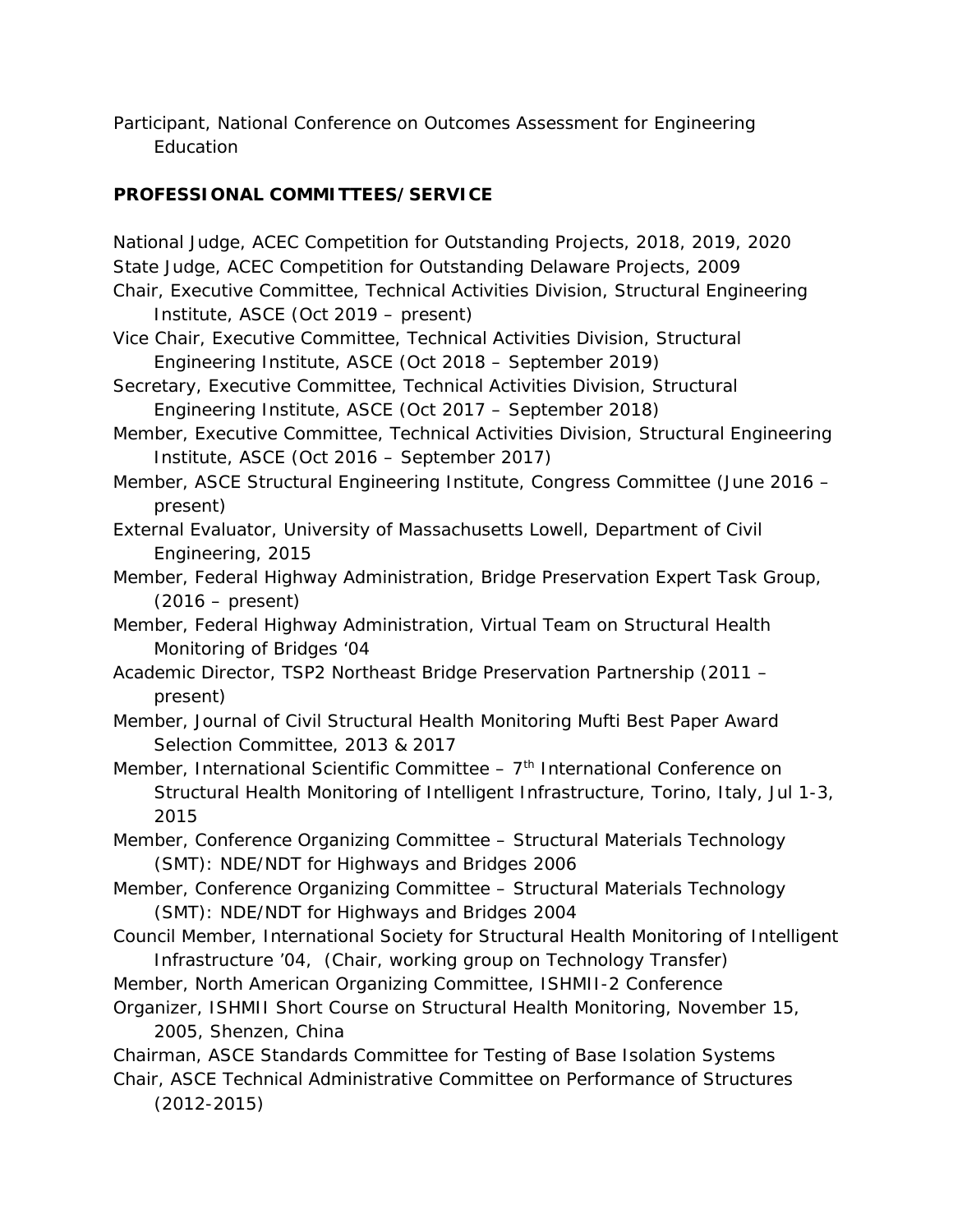*Chair,* ASCE Committee on Methods of Monitoring Structural Performance (2008-2011)

- *Member,* ASCE Committee on Methods of Monitoring Structural Performance (1999-2007)
- *Member,* ASCE Dynamics Committee (Engineering Mechanics Division) (1993- )
- *Member,* ASCE Committee on Seismic Effects (Structural Division) (1993-1999)
- *Secretary,* ASCE Task Committee on Seismic Isolation (Seismic Effects Committee)
- Member, Villanova University, Dept. of Civil Engineering External Advisory Committee (2001…-2013)
- *Conference Chair*, 17th ASCE Engineering Mechanics Conference, Newark, Delaware, June 13-16, 2004
- *Reviewer for the following journals*
	- Bulletin of the Seismological Society of America
	- Earthquake Engineering and Structural Dynamics
	- Earthquake Spectra
	- Engineering Structures
	- International Journal for Numerical and Analytical Methods in Geomechanics
	- International Journal of Soil Dynamics and Earthquake Engineering
	- International Journal of Structural Engineering and Mechanics
	- Journal of Architectural Engineering
	- Journal of Bridge Engineering
	- Journal of Bridge Structures
	- Journal of Computer-Aided Civil and Infrastructure Engineering
	- Journal of Engineering Mechanics
	- Journal of Fluids and Structures
	- Journal of Sandwich Structures and Materials
	- Journal of Sound and Vibration
	- Journal of Structural Engineering
	- Journal of Thermoplastic Composite Materials
	- Nuclear Engineering and Design
	- Smart Structures and Systems
	- Structural Health Monitoring: an International Journal
	- Transportation Research Record
	- Structure and Infrastructure Engineering
	- Structural Engineering and Mechanics An International Journal

# *Proposal Reviewer for*

- National Science Foundation
- Israel Science Foundation
- U.S. Department of Agriculture, National Research Initiative Competitive Grants Program
- Villanova University Office of Sponsored Research

*Panel Reviewer* for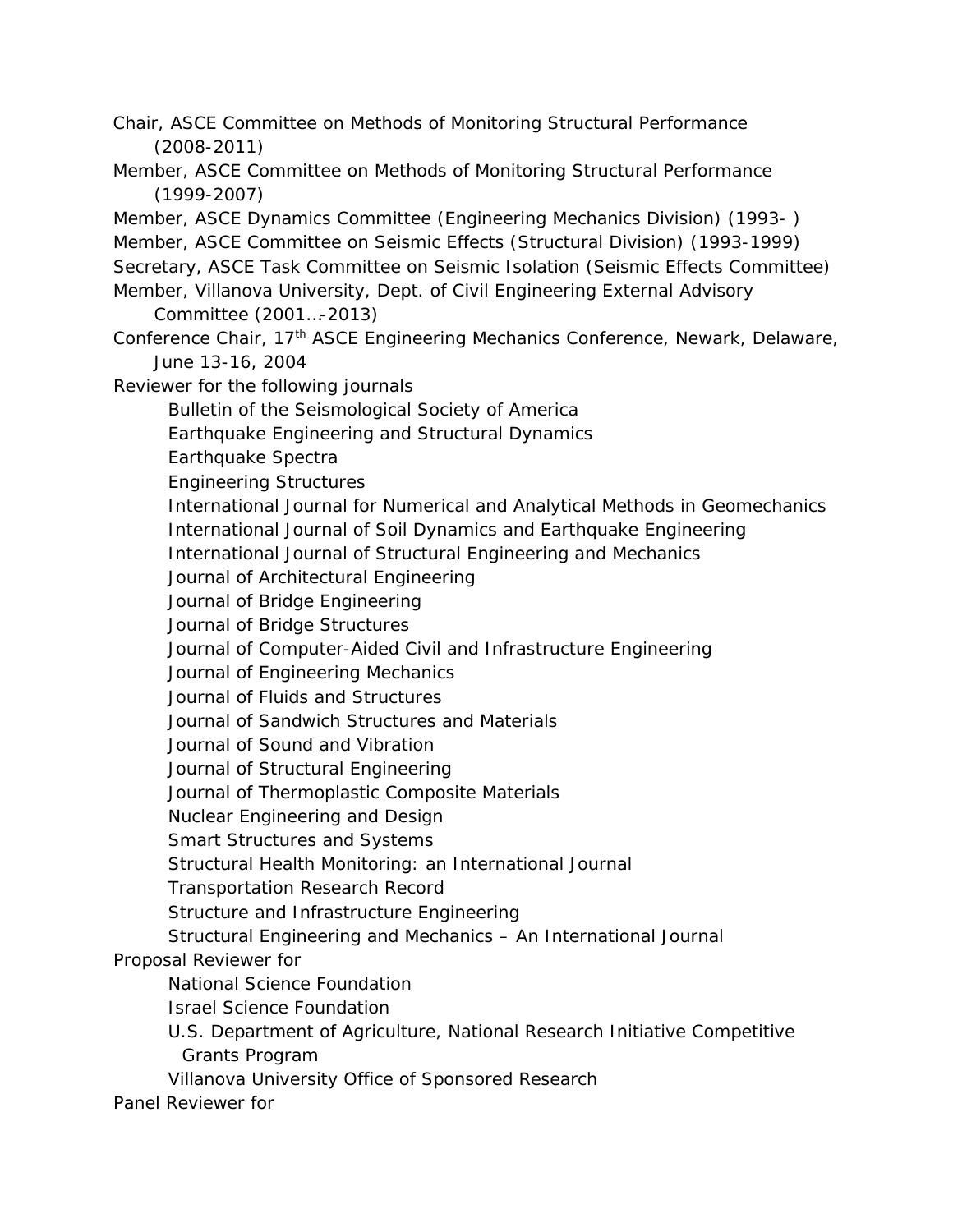National Science Foundation

U.S. Dept. of Agriculture

*Associate Editor,* Earthquake Engineering Research Institute (EERI) Newsletter (1992-1996)

# **UNIVERSITY SERVICE**

### Department

ABET Coordinator, Civil Engineering Degree '03,'04,'05 Chair, CEE Undergraduate Curriculum Committee '99,'00,'03 C0-Chair, CEE Undergraduate Affairs Committee '01,'02,?? Chair, Department Ad Hoc Strategic Planning Committee (2006) Member, Faculty Search Committee (1997,1998, 1999, '00,'01,'03,'04,'05X,X,X,X, 2016) Member, Staff Search Committee (1999, X,X,X,X, 2016) Member, ABET Committee '00,'01 Co-Chair, ABET subcommittee '02 Member, Promotion and Tenure Committee (2000-) Member, CEE Chair review committee Member, Undergraduate recruitment and scholarship committee ('95,'96,'97,'98,'99 Faculty Advisor, Tau Beta Pi (1995-2002) Faculty Advisor, ASCE Student Chapter (2000-?) Department Coordinator, Governor's School of Excellence Department Representative, Delaware Decision Days Department Representative, Order of the Engineer Ceremony

### College

Member, staff search committee (2015, 2016) Chair, mechanical engineering chair search committee, 2012 Chair, Educational Activities Committee (2017/18, 2019/20) Educational Activities Committee (1997, 1998, 2007) Member, Elections Committee '96 Member, Honors Selection Committee '96 College ABET Committee (2001-2007) Faculty Advisor, National Society of Professional Engineers Student Chapter (1995-2002) Laird Fellowship Selection Committee (1995, 2007, 2013)

### **University**

Member, Faculty Senate (Sept. '19 - )